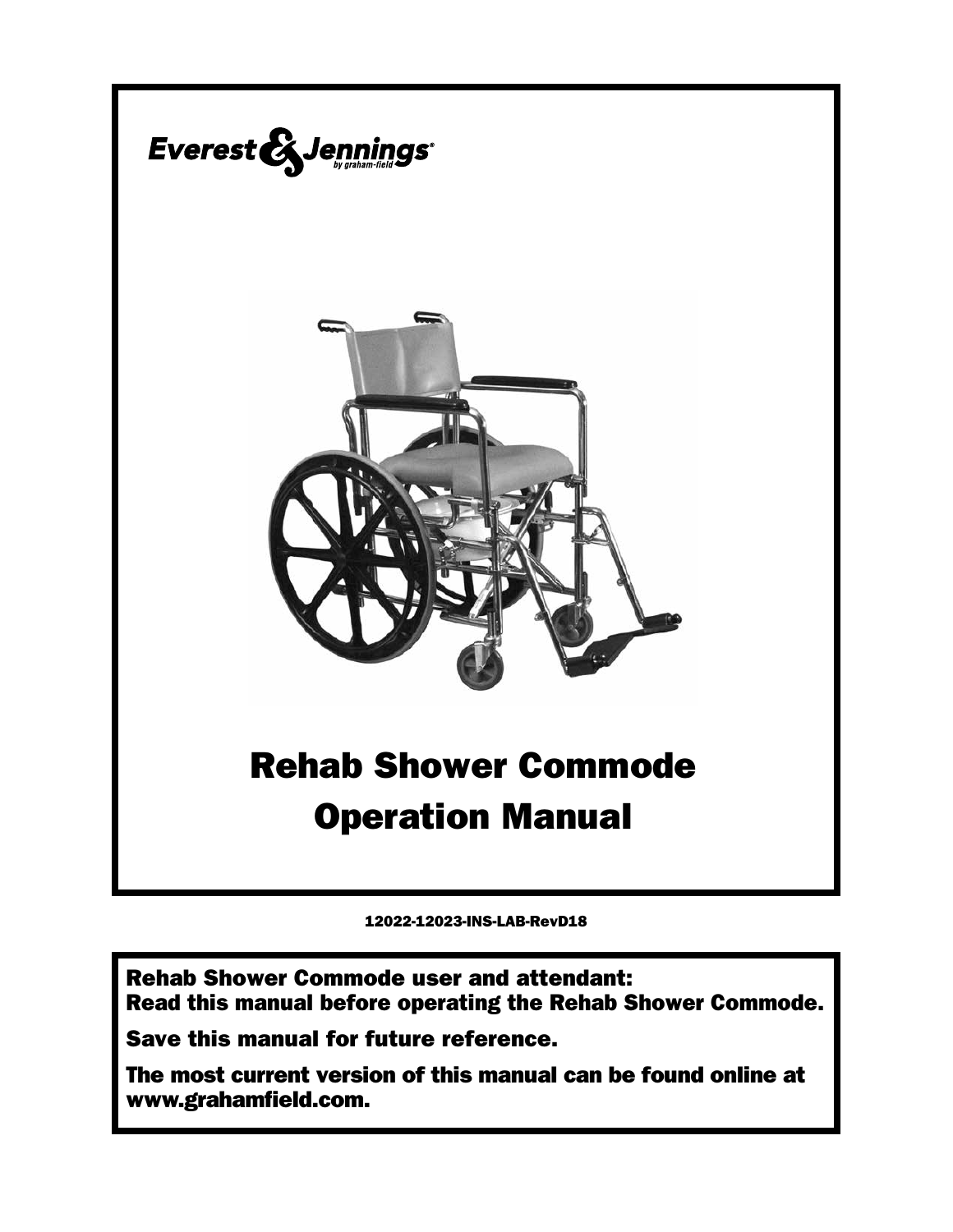$\triangle$  WARNING: Rehab Shower Commode user and attendant: Do not operate the Rehab Shower Commode without first reading and understanding this manual. If you do not understand the warnings, cautions, and instructions provided herein, contact your healthcare professional, GF authorized distributor, or technical representative before proceeding with the use of this product; otherwise personal injury or damage to your Rehab Shower Commode could result.

## **CONTENTS**

| 1                       |  |
|-------------------------|--|
|                         |  |
| $\overline{2}$          |  |
| $\overline{3}$          |  |
|                         |  |
|                         |  |
|                         |  |
|                         |  |
|                         |  |
|                         |  |
|                         |  |
|                         |  |
|                         |  |
|                         |  |
|                         |  |
| $\overline{\mathbf{4}}$ |  |
|                         |  |
|                         |  |
|                         |  |
|                         |  |
| 5                       |  |
|                         |  |
|                         |  |
| 6                       |  |
| $\overline{7}$          |  |
| 8                       |  |
| 9                       |  |
|                         |  |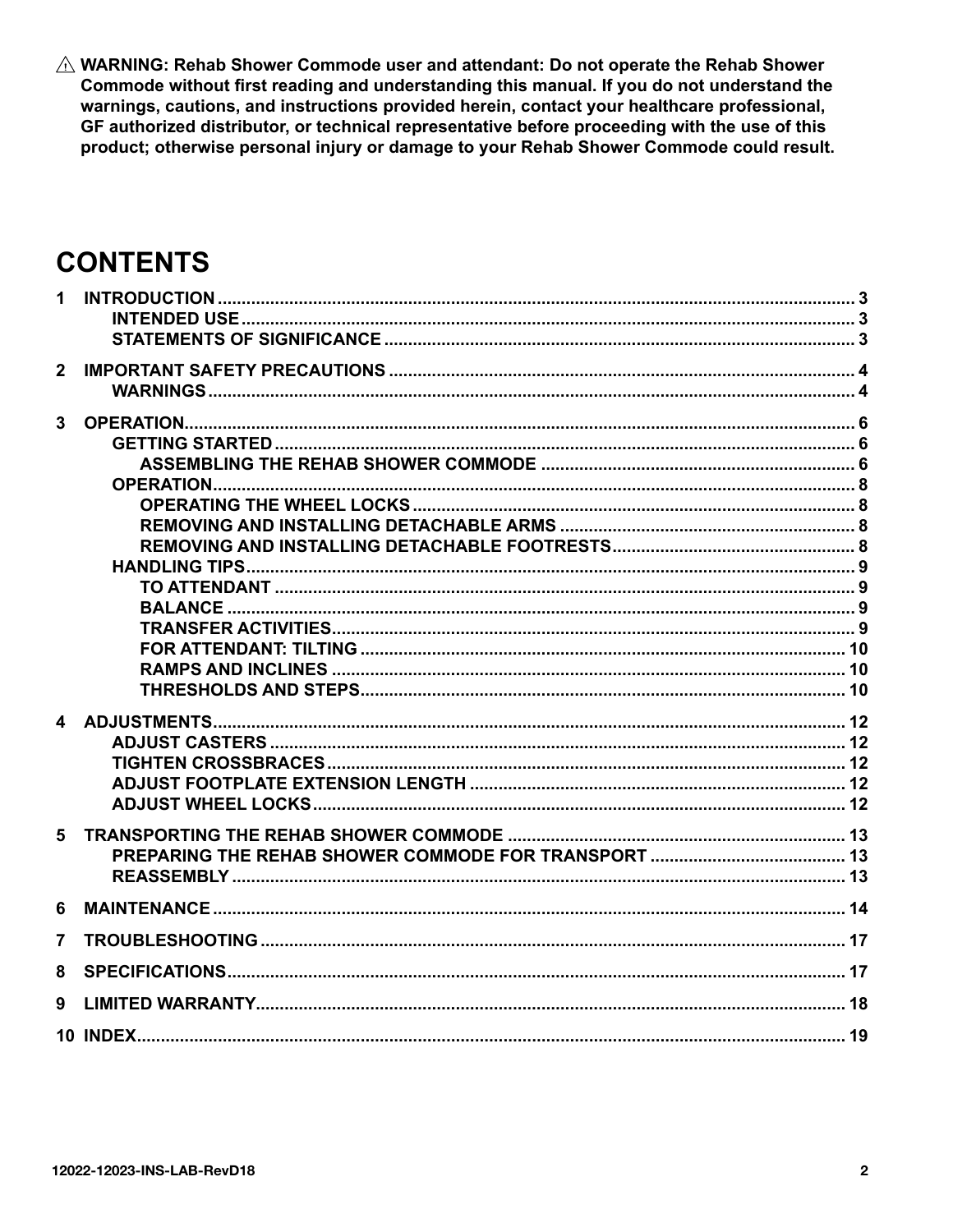# <span id="page-2-0"></span>**1 INTRODUCTION**

Thank you for choosing an Everest & Jennings product. We at GF Health Products, Inc. wish to assure you of our continuing commitment to provide innovation and quality in our products. Important safety, operating, and maintenance instructions that warrant the attention of both user and attendant are included in this operation manual. Read the entire manual carefully before operating your new Rehab Shower Commode, keep it handy for future reference, and refer to it as often as necessary to help maintain good performance standards.

Consult your healthcare professional and GF authorized distributor for assistance in developing and learning safe and effective techniques for performing your daily activities according to your individual physical abilities and needs, and to make certain that your Rehab Shower Commode is properly prescribed and adjusted for your use.

The safety precautions in this manual are general warnings intended to be used only as basic guidelines. You may find it necessary to develop your own methods for safely solving frequently encountered challenges. Again, consult your professional medical advisors for their recommendations about safety methods, and never hesitate to ask for their assistance.

Your Rehab Shower Commode should receive frequent, regularly scheduled maintenance, including an inspection of the mechanical parts, to ensure proper operation. Some suggested inspection procedures, troubleshooting procedures, and adjustment procedures are included in this manual. When it comes to service and repair, remember that your GF authorized distributor knows your Rehab Shower Commode best.

The person performing adjustments on the Rehab Shower Commode has the responsibility of making certain that the user can safely operate the Rehab Shower Commode with the adjustments selected. This person must evaluate the user's ability, weight, physical condition, the environment in which the Rehab Shower Commode will be used, and the terrain over which the Rehab Shower Commode will travel.

## **INTENDED USE**

The Rehab Shower Commode is a manual folding wheelchair suitable for frequent users who require a lightweight, portable wheelchair, fitted to their anatomy, without the need of customization or alteration to the center of gravity. The Rehab Shower Commode is intended for indoor use as a personal hygiene device and may be positioned over a standard toilet or used as a portable, self-contained commode. The Rehab Shower Commode is not intended for outdoor use.

When equipped with 24" rear wheels, the Rehab Shower Commode is intended to be a selfpropelled wheelchair.

When equipped with rear casters, the Rehab Shower Commode is intended to be propelled by an attendant at all times, who should remain behind the Rehab Shower Commode when the user is being positioned or the Rehab Shower Commode is in use.

## **STATEMENTS OF SIGNIFICANCE**

Please note the following special statements, used throughout this manual, and their significance:

- $\triangle$  WARNING: Indicates a potential hazard situation or unsafe practice that, if not avoided, could **result in death or serious injury.**
- $\triangle$  CAUTION: Indicates a potential hazard or unsafe practice that, if not avoided, could result in **minor or moderate personal injury.**
- ▲ NOTICE: Indicates a potential hazard or unsafe practice that, if not avoided, could result in **product or property damage.**

*Info: Provides application recommendations or other useful information to ensure that you get the most from your product.*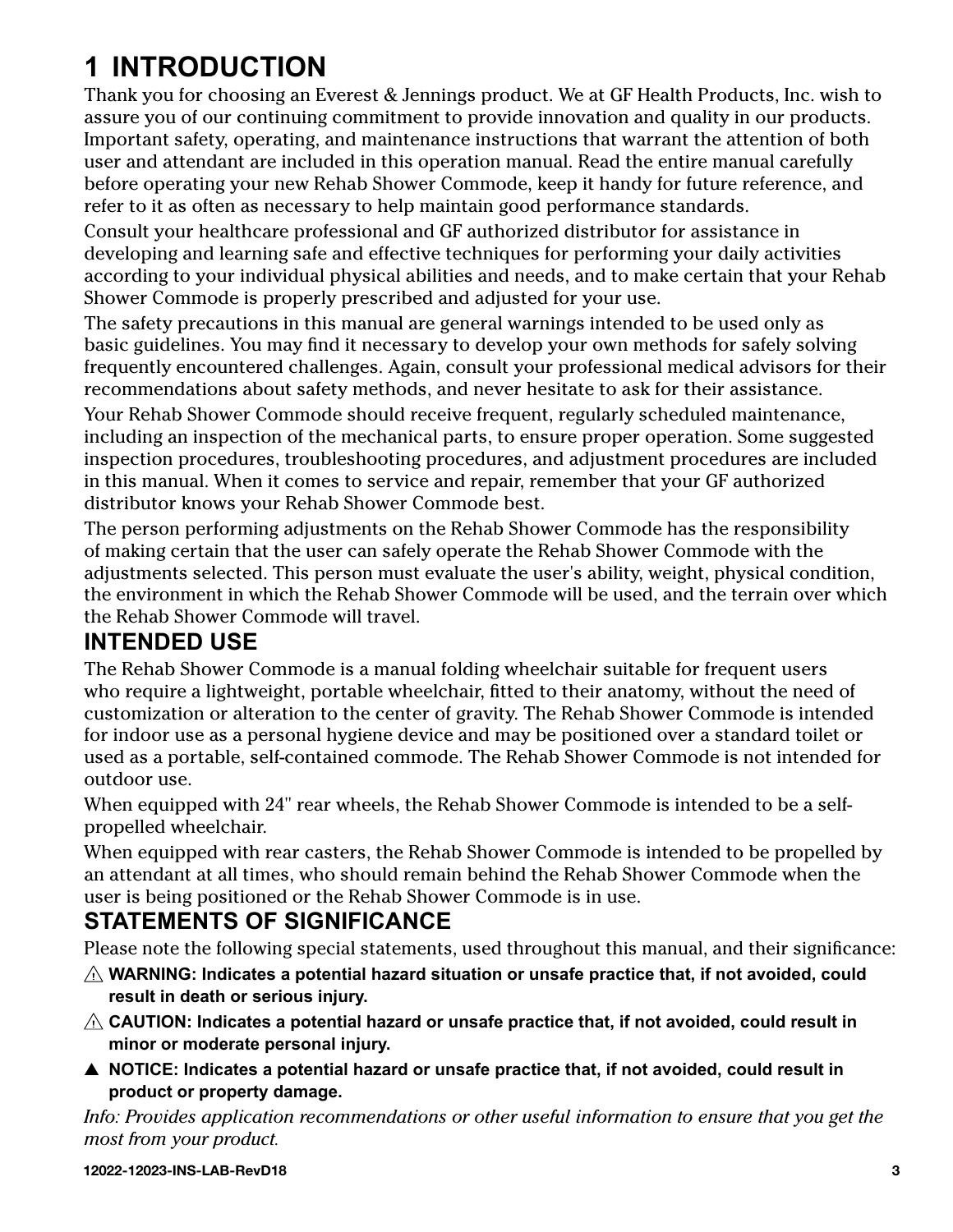## <span id="page-3-0"></span>**2 IMPORTANT SAFETY PRECAUTIONS**

## **IMPORTANT SAFETY PRECAUTIONS: ALWAYS FOLLOW THESE SAFETY PRECAUTIONS WHEN USING YOUR REHAB SHOWER COMMODE. FAILURE TO DO SO COULD RESULT IN PERSONAL INJURY TO YOU OR OTHERS OR DAMAGE TO YOUR REHAB SHOWER COMMODE.**

Safety requires the constant attention of the Rehab Shower Commode user and the attendant. It is extremely important to learn and always use safe methods of performing basic daily activities. Always consult your healthcare professional to determine those methods most suitable for your individual abilities.

Protect yourself and your Rehab Shower Commode by having your Rehab Shower Commode serviced regularly. Whenever any part of your Rehab Shower Commode is not functioning properly, contact your GF authorized distributor immediately, as a hazardous situation could result, causing personal injury or damage to your Rehab Shower Commode. **ONLY EXCELLENT CONDITION IS ACCEPTABLE WHERE SAFETY IS CONCERNED.** Periodic inspection, adjustment, and replacement of worn parts will provide many years of superb performance.

## **WARNINGS**

- **WARNING: Rehab Shower Commode models 12022010, 12022011, 12022013, 12022110 and 12022111 have a maximum weight capacity of 250 lb (113 kg), EVENLY DISTRIBUTED. Rehab Shower Commode models 12023010 and 12023110 have a maximum weight capacity of 300 lb (136 kg), EVENLY DISTRIBUTED.**
- **WARNING: To avoid possible tilt hazard, DO NOT leave user unattended. Attendant must always be behind and in control of Rehab Shower Commode when user is being positioned or Rehab Shower Commode is in use.**
- **WARNING: Do not operate the Rehab Shower Commode on streets or roadways.**
- **WARNING: Do not operate the Rehab Shower Commode on hilly or rough terrain, sand, wet or icy surfaces, or surfaces with impaired traction. Ensure that pathway is clear of all obstacles.**
- **WARNING: Do not leave the Rehab Shower Commode on an incline.**
- **WARNING: Do not turn the Rehab Shower Commode while going downhill, as the Rehab Shower Commode could tip over.**
- **WARNING: Do not attempt any incline or decline greater than six degrees (10% grade, or one foot of rise or fall per ten feet of ramp length).**
- **WARNING: This Rehab Shower Commode does not offer seating or occupant restraint equivalent to the seat provided in a motor vehicle! To increase your safety while traveling in a motor vehicle, always transfer to the vehicle seat and use the restraint provided by the vehicle manufacturer.**
- **WARNING: Do not tie down or attach anything to the wheels. This could cause tipping and possibly result in injury or damage to the Rehab Shower Commode.**
- **WARNING: The footplates' lowest point should clear the ground by at least 2 1/2 inches, to permit proper clearance of potential obstruction.**
- **WARNING: Doing a "wheelie" (tilting the Rehab Shower Commode backward until it reaches its balance point) is dangerous and could result in personal injury to the user.**
- **WARNING: Do not stand or step on the footplates while transferring to or from your Rehab Shower Commode. This could cause the Rehab Shower Commode to tip, or could cause personal injury or damage to your Rehab Shower Commode.**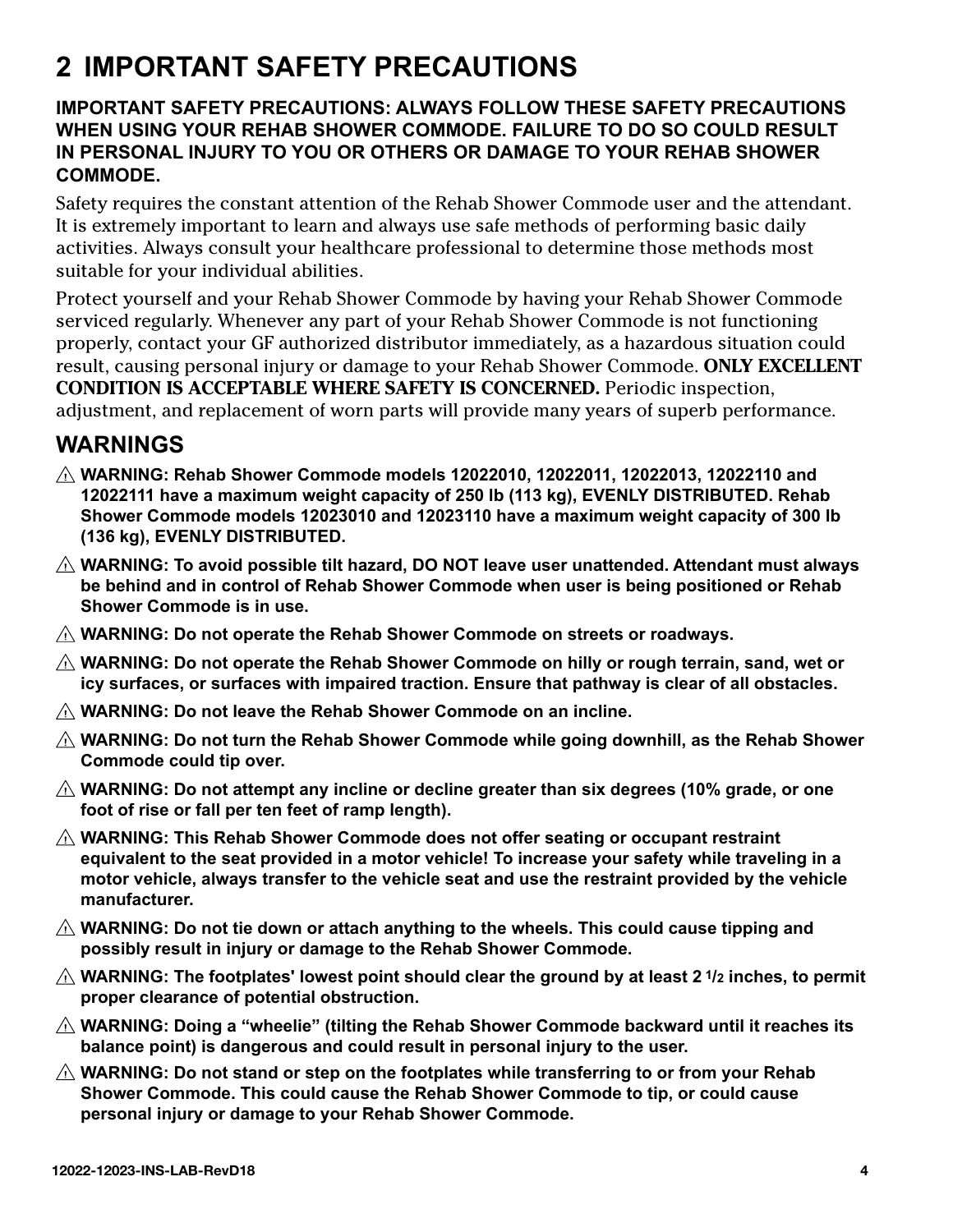- **WARNING: Always engage wheel locks before transferring, using a wheelchair lift or using an elevator.**
- **WARNING: Ensure that Rehab Shower Commode is on a stable, level surface and engage wheel locks before and during transfer.**
- **WARNING: Do not lean over the top of the Rehab Shower Commode back. This could cause the Rehab Shower Commode to tip over.**
- **WARNING: To reduce the risk of tipping before leaning or reaching forward, sit back in the seat and rotate front casters fully toward front of Rehab Shower Commode.**
- **WARNING: Unauthorized modification or the use of non-Everest & Jennings replacement parts could change the structure of the Rehab Shower Commode, void the warranty, and create a hazardous condition resulting in serious personal injury.**
- **WARNING: Do not lean on the Rehab Shower Commode or use it as a walker—these are practices which could result in loss of balance and personal injury.**
- **WARNING: Do not use the Rehab Shower Commode on stairs or escalators.**
- **WARNING: Wheel locks are not brakes. Do not use the wheel locks to slow down the Rehab Shower Commode, or while the Rehab Shower Commode is moving. Wheel locks are only intended to keep the Rehab Shower Commode in place when it is at a complete stop.**
- **WARNING: Cancer and Reproductive Harm www.p65warnings.ca.gov.**
- **WARNING: GF Health Products, Inc. specifically disclaims responsibility for any personal injury or property damage which may occur during any use which does not comply with federal, state, or local laws or ordinances.**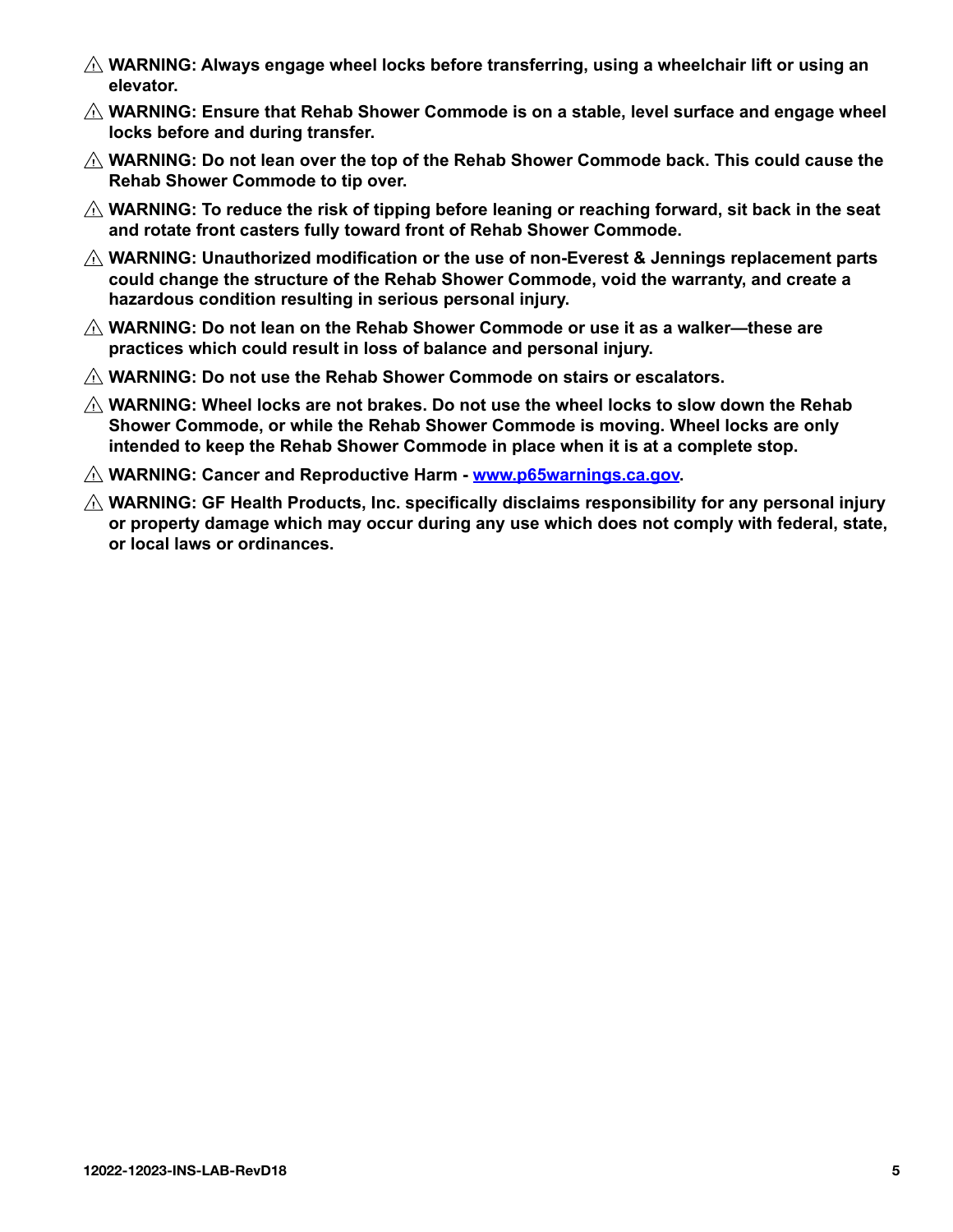# <span id="page-5-0"></span>**3 OPERATION**

## **GETTING STARTED**

Please familiarize yourself with main components, identified in Rehab Shower Commode illustration below.



**Rehab Shower Commode shown with 14 1/4" low back and 24" rear wheels**

## **ASSEMBLING THE REHAB SHOWER COMMODE**

#### *Tools required: Phillips screwdriver*

### **Open Rehab Shower Commode**

Tilt Rehab Shower Commode slightly to one side and push down on seat rails.

### **Install the Back and Upholstery Assembly**

- 1. Before installing the Back Assembly, you must first remove both arms: Press down on the release button on front arm socket and lift arm up and off. Repeat for other arm.
- 2. Remove the Back Assembly from the footrest box and unfold it as shown at right.
- 3. Install the Back Assembly in the sideframe sockets as shown.
- 4. Remove the washers and screws from the commode pail. Install as shown. Use Phillips screwdriver to tighten.
- 5. Reinstall the arms: Position arm in front and rear sockets; press down on front arm socket release button and slide arm down into socket until it locks into place. Repeat for other arm.



**12022-12023-INS-LAB-RevD18 6**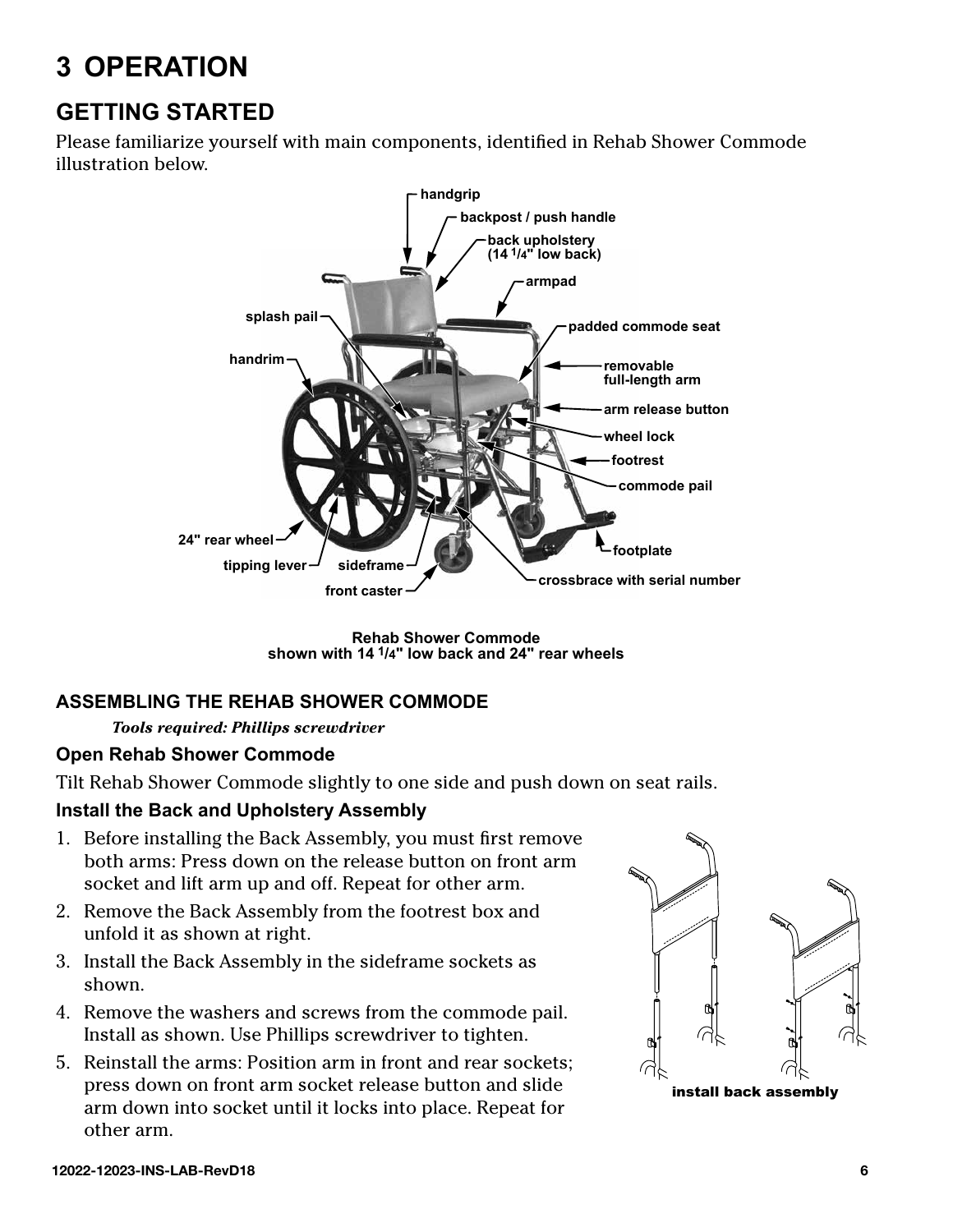## <span id="page-6-0"></span>**Install seat hooks**

- 1. Place the seat, cushioned side down, on a flat surface.
- 2. Assemble a seat hook to each corner of the seat as shown at right in "install seat hooks". **The L-hook must be located as shown at right.**
- 3. Tighten the screws securely to prevent the hooks from sliding or turning.

## **Install padded seat**

- 1. Ensure the seat stops are positioned on both seat rails as shown at right in "seat stops" to prevent the seat from sliding forward. Each screw and nut should be tight enough to prevent the seat stop from moving without deforming the end of the seat rail, which would prevent easy folding of the Shower Commode Chair.
- 2. Open the chair to its full width as shown at right in "install seat".
- 3. Place the seat on the seat rails as shown at right in "install seat" **with the curved seat edge toward rear.**
- 4. Hook the side with two J-hooks on the seat rails with the front hook located **behind** the seat stop. Lower the other side of the seat until it rests on the seat rails.
- 5. Lift the seat rails about an inch to allow the remaining hooks to engage the seat rails, then push down on the seat to open the chair to its full width and lock the seat in place. **Ensure the front hooks are butted against backs of seat stops to prevent the seat from sliding forward**

## **Install commode pail**

Slide commode pail into bracket below seat.

### **Install footrests**

Set each footrest on Rehab Shower Commode frame so that footrest hinge plates engage Rehab Shower

Commode hinge pins. Swing footrest inward and, using some force, firmly lock footrest in place and ensure swingaway release lever is locked in forward position.

 $\triangle$  WARNING: Ensure back, padded seat, footrests, and arms are installed as described and locked **in place before occupying or operating Rehab Shower Commode, or personal injury and damage to the Rehab Shower Commode could result.**



seat installed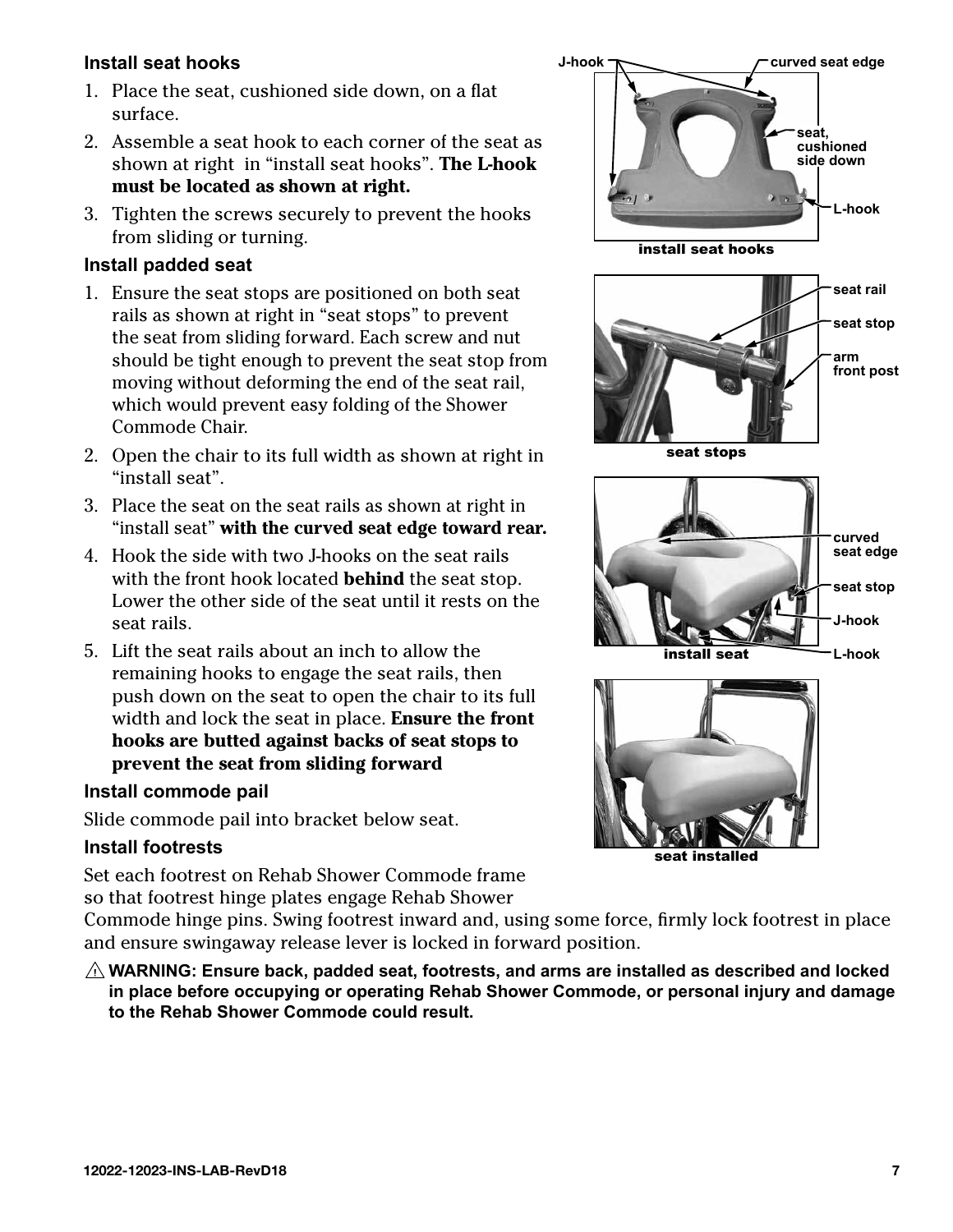## <span id="page-7-0"></span>**OPERATION**

## **OPERATING THE WHEEL LOCKS**

## **Engage wheel locks**

Grasp both rubber-tipped wheel lock levers and push forward completely. Rear wheels will be locked in place.

## **Disengage wheel locks**

Grasp both rubber-tipped wheel lock levers and pull back completely. Rear wheels will now be free to roll.

## **REMOVING AND INSTALLING DETACHABLE ARMS**

**WARNING: DO NOT lift the Rehab Shower Commode by the arms. Doing so may cause personal injury to the Rehab Shower Commode user or attendant, or damage to the Rehab Shower Commode.**

## **Remove arm**

Press down on the release button on front arm socket and lift arm up and off.

## **Install arm**

Position arm in front and rear sockets; press down on front arm socket release button and slide arm down into socket until it locks into place.

### **WARNING: Ensure arms are locked in place before occupying or operating Rehab Shower Commode.**

## **REMOVING AND INSTALLING DETACHABLE FOOTRESTS**

## **WARNING: Do not stand on the footplates; this could cause the Rehab Shower Commode to tip.**

## **Remove footrest**

Push swing away release lever toward back of Rehab Shower Commode. Swing footrest outward and lift up and off.

## **Install footrest**

Set footrest on Rehab Shower Commode frame so that footrest hinge plates engage Rehab Shower Commode hinge pins. Swing footrest inward and, using some force, firmly lock footrest in place and ensure swingaway release lever is locked in forward position.

### **WARNING: Ensure footrests are locked in place before occupying or operating Rehab Shower Commode.**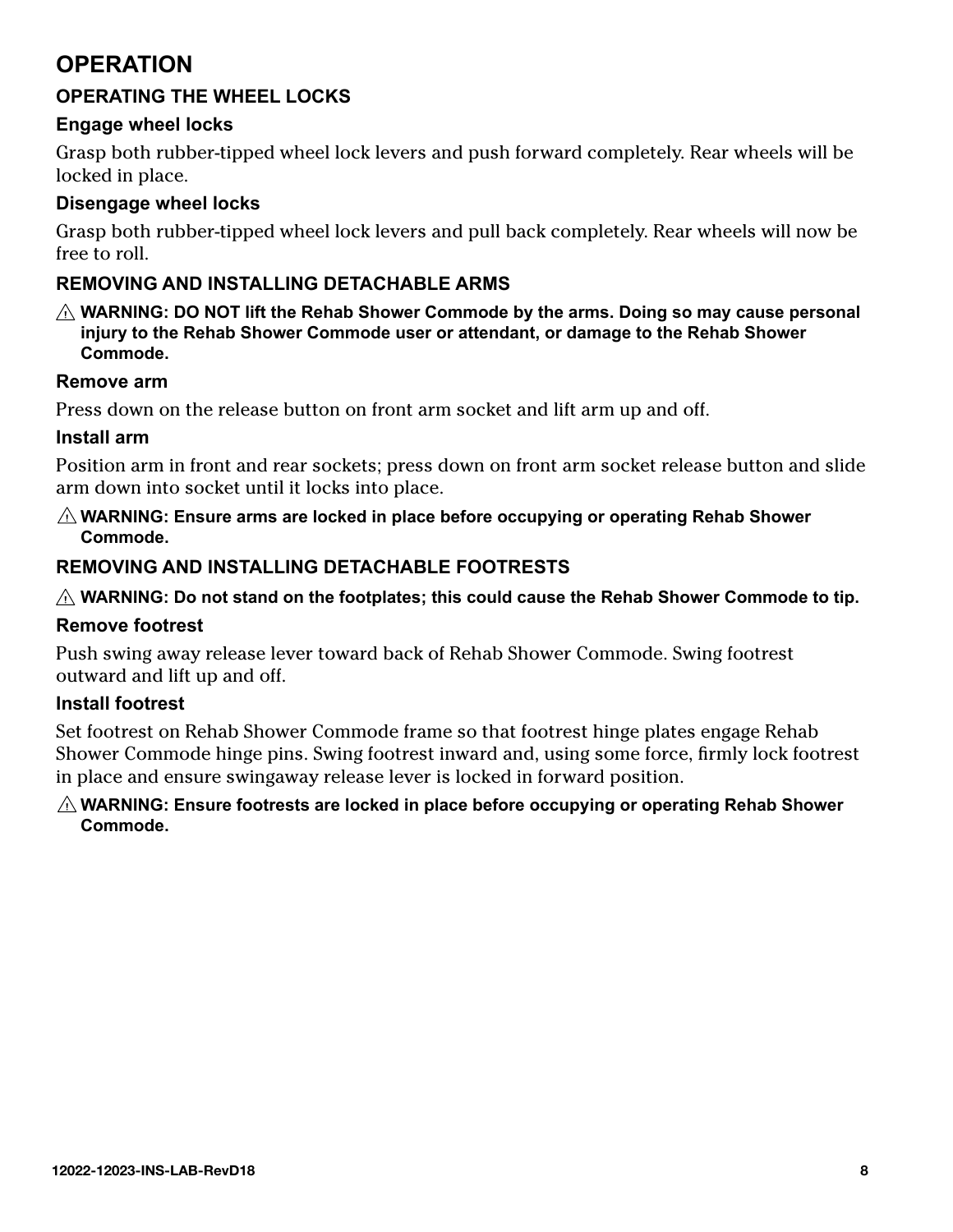## <span id="page-8-0"></span>**HANDLING TIPS**

The Everest & Jennings Rehab Shower Commode has been designed and engineered to perform as a stable and well balanced unit when used for its intended purpose. However, it is possible to tip the Rehab Shower Commode over if it is used improperly. We urge both user and attendant to learn the characteristics of your Rehab Shower Commode. It is most important to learn safe methods to perform the daily activities basic to your lifestyle. Use this manual as a guide for developing techniques that you are comfortable with, and consult your medical professionals for assistance in developing the skills and proper techniques to perform all activities safely.

## **TO ATTENDANT**

- **WARNING: To avoid possible tilt hazard, do not leave user unattended. Attendant must always be behind and in control of Rehab Shower Commode when user is being positioned or Rehab Shower Commode is in use.**
- 1. Work with the Rehab Shower Commode user's medical professionals to learn the best methods of assistance.
- 2. Always tell the Rehab Shower Commode user what you are about to do and what you expect them to do, especially when changing balance or tipping backward. Remind the Rehab Shower Commode user to lean back when tipping backward, to maintain proper weight distribution.
- 3. When assisting a Rehab Shower Commode user, always perform operations carefully and use good body mechanics (bend your knees slightly and keep your back as upright as possible) to prevent personal injury.
- **WARNING: Ensure hand grips are firmly attached to push handles before assisting user with Rehab Shower Commode. Slippage of hand grips could cause personal injury or Rehab Shower Commode damage. If hand grips are loose or in unstable condition, contact your GF authorized distributor for repair before assisting user with Rehab Shower Commode.**
- **WARNING: Do not lift the Rehab Shower Commode by any detachable parts; this could cause personal injury to attendant or user, and damage to the Rehab Shower Commode.**

## **BALANCE**

Proper balance is the key to maintaining the stability of your Rehab Shower Commode. Reaching, bending, and transferring to or from a Rehab Shower Commode will change your weight distribution and center of gravity. Have an attendant with you at all times, especially when reaching, bending, or transferring.

## **TRANSFER ACTIVITIES**

- **WARNING: Always ensure that the Rehab Shower Commode is on a stable, level surface and engage the wheel locks before transfer.**
- **WARNING: Do not step on the footplates; this could cause the Rehab Shower Commode to tip. Fold them up, and either detach them, or swing them aside.**
- **WARNING: There is a critical moment when there is little or no seat platform beneath you. Take every precaution to reduce this unsupported distance before you attempt transfer.**

Transferring into or out of a Rehab Shower Commode is a very difficult maneuver; exercise extreme care when transferring, and never transfer without the aid of an attendant. Consult your physician, nurse, or physical therapist for assistance in developing your individual technique. Make sure that the Rehab Shower Commode is stabilized, and will not move or slide during the transfer. Take extra precaution to prevent tipping. Use good body mechanics to prevent personal injury.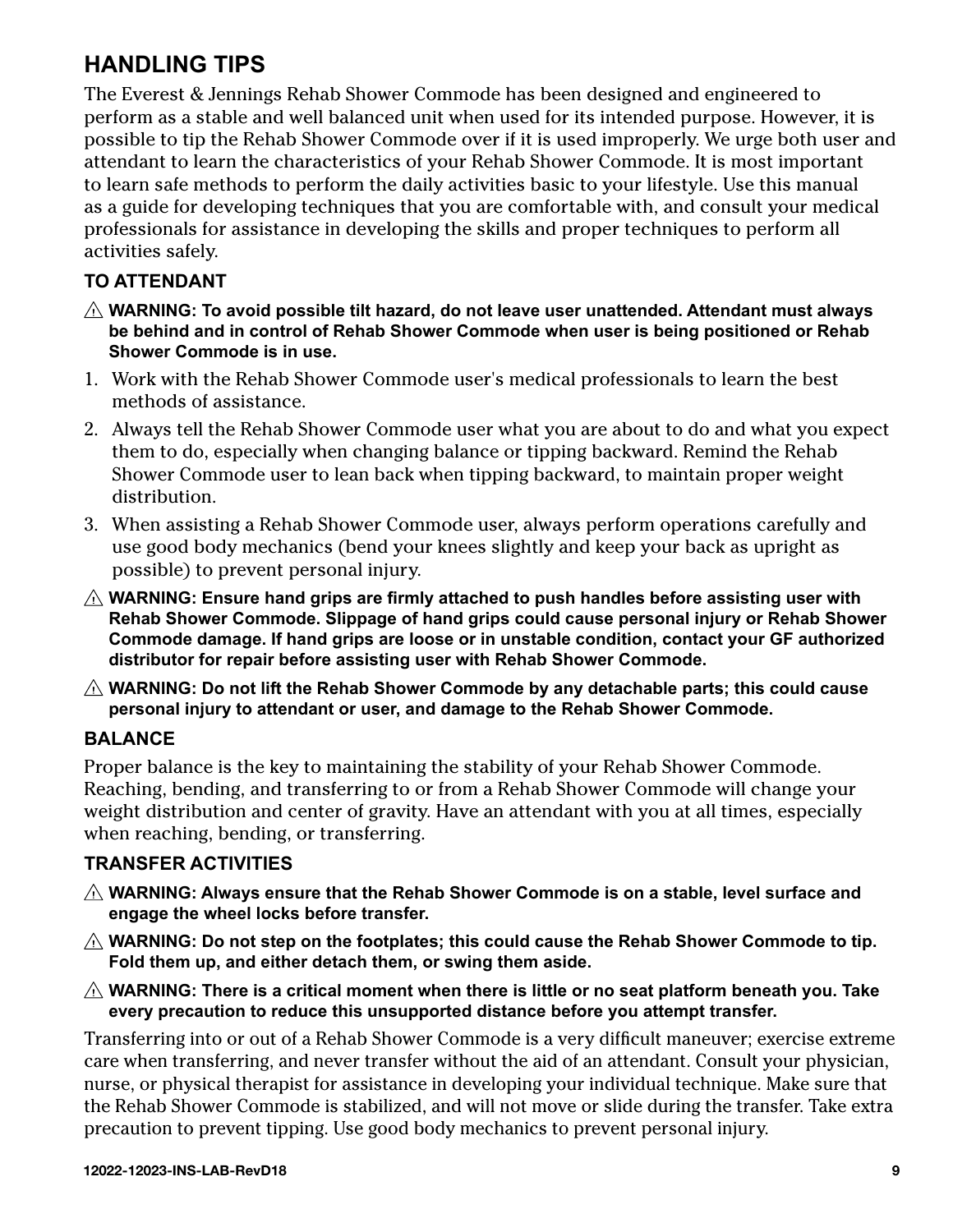## <span id="page-9-0"></span>**FOR ATTENDANT: TILTING**

Tilting the Rehab Shower Commode backward is generally required to negotiate such obstacles as ramps, inclines, thresholds, stairs and door sills. Tilting should only be performed by an attendant. To tilt the Rehab Shower Commode backward:

- 1. Grasp the push handles securely and ensure that the hand grips are firmly attached.
- 2. Ensure that the user's feet are situated flat on the footplates and that arms, hands and fingers are clear of the wheels and any other components.
- 3. Advise the user, before tilting the Rehab Shower Commode backward, what you intend to do and remind the user to lean back.
- 4. Place one foot on the tipping lever and apply downward force until the Rehab Shower Commode is tilted back enough to overcome the obstacle.
- 5. Lower the front end slowly.

## **RAMPS AND INCLINES**

- **WARNING: During descent, the footplates' lowest point should be no closer to the ground than 2 1/2 inches to permit proper clearance.**
- **WARNING: Do not attempt any incline or decline of more than 6 degrees (10% grade, or one foot of rise or fall per ten feet of ramp length).**
- $\triangle$  WARNING: Do not use wheel locks to slow your descent. Attempting to use wheel locks is likely **to result in accidental locking that could cause the Rehab Shower Commode to stop abruptly, suddenly pitch forward, or tip sideways.**
- **WARNING: Avoid changing direction while descending a ramp or incline, as this could cause instability.**

Ramps and inclines should only be negotiated with the assistance of an attendant. To attendant: Practice with a healthcare professional first before attempting ramps or inclines. Always inspect the ramp for hazards such as holes, slippery or uneven surfaces, etc. before starting up or down. If you can not see the entire ramp, ask someone to inspect it for you.

## **THRESHOLDS AND STEPS**

- **WARNING: Never attempt to negotiate thresholds or steps in your Rehab Shower Commode without the assistance of an attendant.**
- **WARNING: Never attempt to negotiate stairs or escalators in your Rehab Shower Commode under any circumstances.**

Thresholds, steps and stairways are dangerous obstacles that confront the Rehab Shower Commode user. When you encounter thresholds, find a way around, or use the ramps now available in most locations. If you encounter stairs or escalators and there is no ramp available, avoid the stairs or escalators by utilizing the disabled designated elevators now required in most locations.

Thresholds and steps should only be negotiated with the assistance of an attendant. The following are suggestions only for threshold negotiation. It is important for you to develop your own safe technique that is best suited to your abilities.



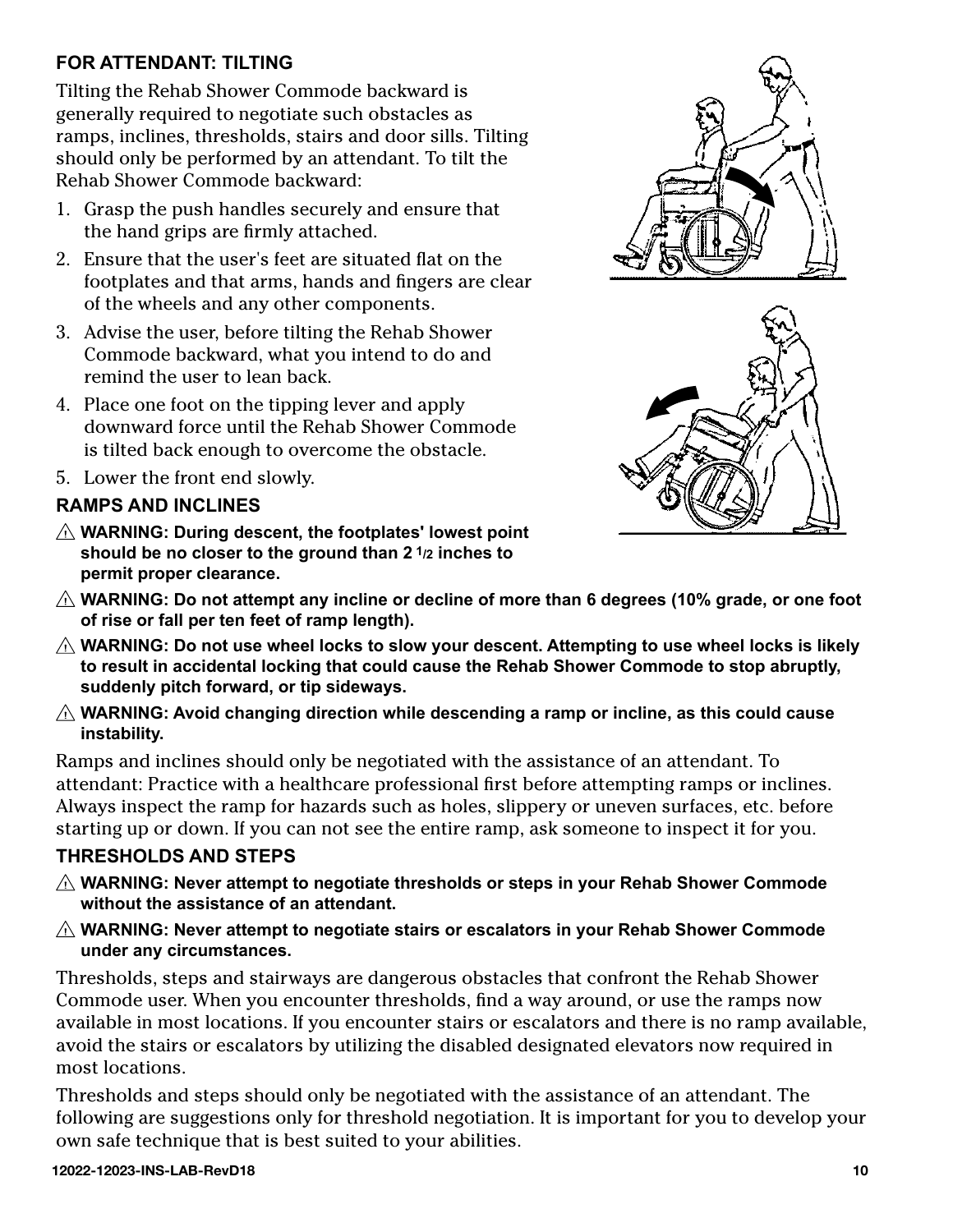## <span id="page-10-0"></span>**For attendant: threshold ascent facing forward**

- 1. Ensure that the hand grips are securely fastened and do not turn or slip.
- 2. Stand behind the Rehab Shower Commode, holding the hand grips, facing the threshold.
- 3. Advise the user that you will be tilting backward and remind the user to lean back.
- 4. Tilt the Rehab Shower Commode backward to its balance point and move forward until the front casters pass over the top of the threshold.
- 5. Lower the front casters SLOWLY to the threshold while you rotate the Rehab Shower Commode forward by the push handles until the rear casters roll up and over the threshold.
- 6. Ensure that the Rehab Shower Commode has completely cleared the threshold and can not roll backward.

## **For attendant: threshold ascent facing backward**

- 1. Ensure that the hand grips are securely fastened and do not turn or slip.
- 2. Stand behind the Rehab Shower Commode, holding the hand grips, facing away from the threshold, with the rear casters against the threshold.
- 3. Advise the user that you will be tilting backward and remind the user to lean back.
- 4. Tilt the Rehab Shower Commode back to its balance point and lift up by the push handles while pulling the Rehab Shower Commode up and over the threshold. DO NOT lower the front casters down until the Rehab Shower Commode is back far enough to clear the threshold.

## **For attendant: threshold descent**

- 1. Ensure that the hand grips are securely fastened and do not turn or slip.
- 2. Stand behind the Rehab Shower Commode, holding the hand grips, with your back to the threshold.
- 3. Look over your shoulder and step down carefully.
- 4. Hold the hand grips tightly and pull the Rehab Shower Commode until the rear casters reach the threshold edge.
- 5. Slowly roll the rear casters down onto the lower level.
- 6. After the wheels are safely on the lower level, advise the user that you will be tilting backward and remind the user to lean back.
- 7. Tilt the Rehab Shower Commode back to its balance point; this will lift the front casters off the threshold. Take several small steps backward until the front casters have cleared the threshold.
- 8. Turn the Rehab Shower Commode around, place one foot on the tipping lever, and gradually lower the front casters to the ground.





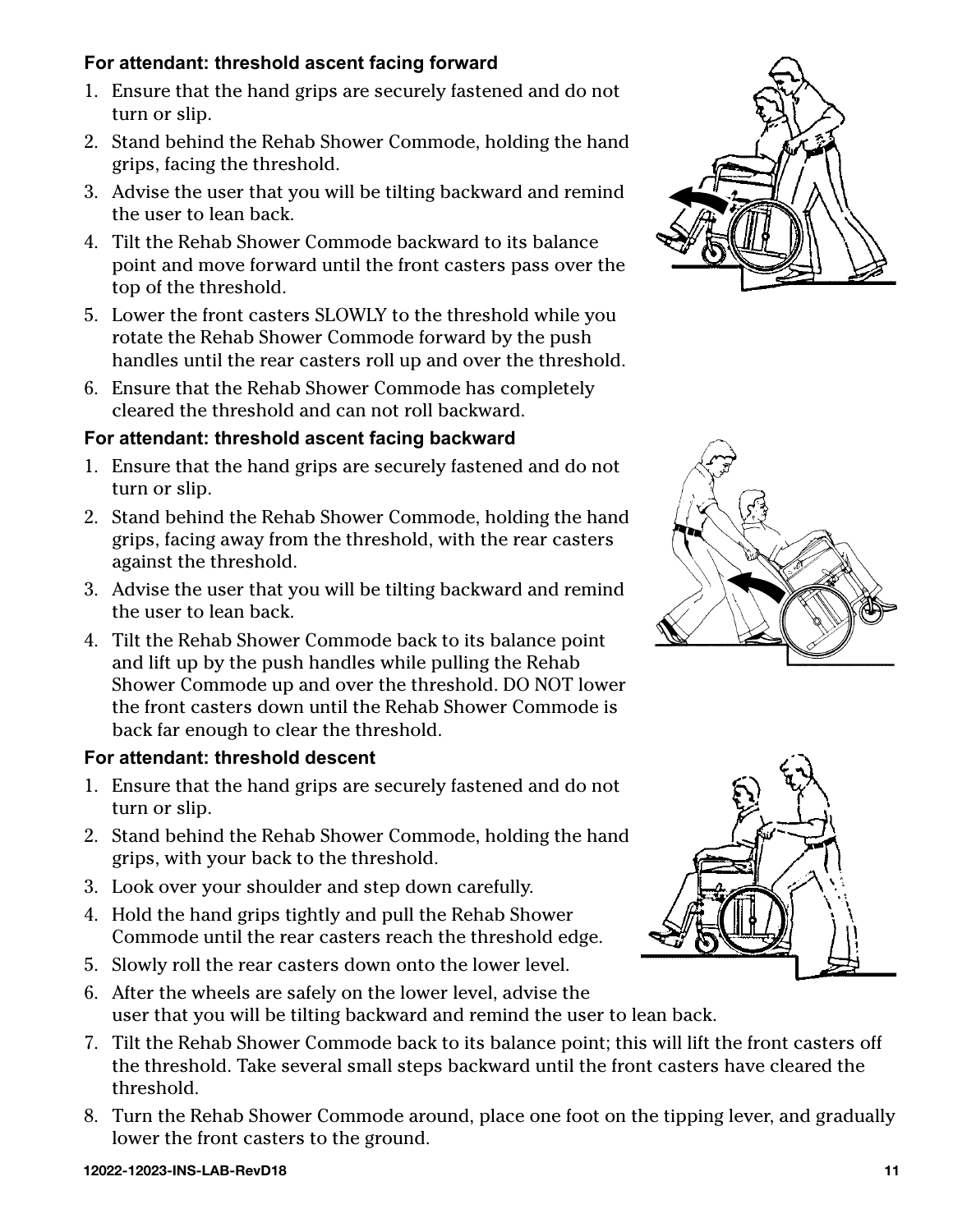## <span id="page-11-0"></span>**4 ADJUSTMENTS**

### *Tools required for adjustments in this section: included wrench and hex key*

The Rehab Shower Commode offers several adjustments to make it easier and more comfortable to operate. Section 6, MAINTENANCE, offers preventive maintenance suggestions for keeping your Rehab Shower Commode in excellent condition; ensure all components are in excellent condition before adjusting. The following are recommended methods; after a few adjustments, you may develop your own. Always consult your GF authorized distributor for assistance.

The person performing adjustments on the Rehab Shower Commode has the responsibility of making certain that the user and attendant can safely operate the Rehab Shower Commode with the adjustments selected. This person must evaluate the user's ability, weight, physical condition, the environment in which the Rehab Shower Commode will be used, and the terrain over which the Rehab Shower Commode will travel.

All adjustments and their page locations are referenced in the index at the end of this manual.

## **ADJUST CASTERS**

We recommend that you do not replace or adjust front or rear caster components yourself, since special tools and training are required. Please contact your GF authorized distributor when your casters need adjustment.

## **TIGHTEN CROSSBRACES**

Check the crossbraces to ensure that the bolts and nuts that fasten the crossbraces in the center of the Rehab Shower Commode are secure (crossbraces should be loose enough to fold easily, yet snug enough to take up excess play). Use the included tools to tighten the crossbraces.

## **ADJUST FOOTPLATE EXTENSION LENGTH**

Adjust footplate extension length by loosening the bolt on the telescoping tube shaft and moving footplate to desired length. Ensure both footplates are adjusted to same length.

Tighten securely with included wrench after adjustment. Ensure footrest bolts are securely fastened.

- **WARNING: The footplates' lowest point should be no closer to the ground than 2 1/2 inches, to permit proper clearance.**
- **WARNING: Ensure footrests are locked in place before occupying or operating Rehab Shower Commode.**

## **ADJUST WHEEL LOCKS**

## *Tools required: included wrench*

- 1. Use included wrench to loosen the adjustment bolt until the wheel lock slides on the frame.
- 2. Place the wheel lock in the locked position and slide it into contact with the tire.
- 3. Place the wheel lock in the unlocked position and slide it 3/8" closer to the tire.
- 4. Use wrench to tighten the adjustment bolt and engage the wheel lock to check the fit. The wheel lock should indent the tire at least 3/8".
- 5. Repeat steps 1-4 for other wheel lock. Tighten the adjustment bolts securely to eliminate wheel lock movement on frame.
- **WARNING: Ensure wheel locks are adjusted so that they lock in place appropriately before occupying or operating Rehab Shower Commode.**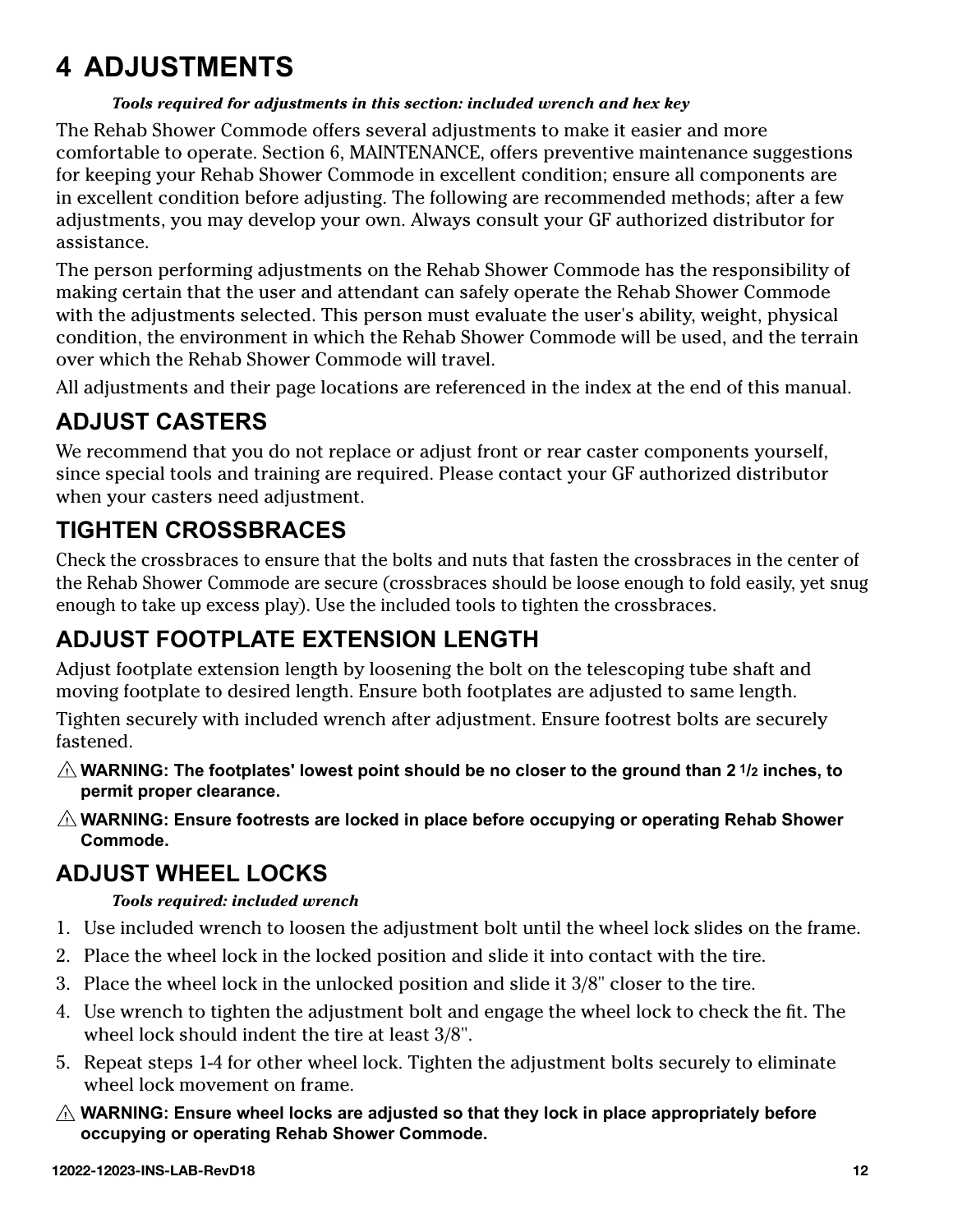## <span id="page-12-0"></span>**5 TRANSPORTING THE REHAB SHOWER COMMODE**

## **PREPARING THE REHAB SHOWER COMMODE FOR TRANSPORT**

**WARNING: The Rehab Shower Commode does not offer seating or occupant restraint equivalent to the seat provided in a motor vehicle! To increase your safety while traveling in a motor vehicle, always transfer to the vehicle seat and use the restraint provided by the vehicle manufacturer.**

When transporting the Rehab Shower Commode in a motor vehicle, do not place the Rehab Shower Commode where it will interfere with the safe operation of the vehicle or endanger the driver or passengers. The front seat is not a good location to store a Rehab Shower Commode during transport, as it may be dislodged and become a serious hazard to the vehicle driver. Always take precautions to avoid personal injury when loading or lifting a Rehab Shower Commode into or out of a vehicle. The Rehab Shower Commode can easily be transported in the back seat or the trunk.

## **Remove Seat**

- 1. Lift the seat rails about an inch to narrow the chair and disengage the seat hooks, then lift the seat out of the chair.
- 2. The chair can now be folded completely.

## **Remove commode pail**

Slide commode pail out from bracket below seat.

## **Fold the Rehab Shower Commode**

Remove footplates. Tilt the Rehab Shower Commode to one side, and lift up on the seat rail opposite you or on the upholstery next to the seat rail.

## **Store Rehab Shower Commode in car's back seat**

- 1. Move the car's front seat as far forward as possible.
- 2. Lift the folded Rehab Shower Commode into the car and place it on the back seat floorboard. Stow, footrests, seat, and commode pail alongside. DO NOT put any articles on top of the Rehab Shower Commode.
- 3. Ensure the Rehab Shower Commode is stable, will not shift while the car is in motion, and does not block the driver's field of vision.

## **Store Rehab Shower Commode in car's trunk**

- 1. Lift the folded Rehab Shower Commode and carefully place it in the trunk. Stow, footrests, seat, and commode pail alongside.
- 2. DO NOT put any articles on top of the Rehab Shower Commode. Close the trunk lid slowly.

## **REASSEMBLY**

Follow instructions in **ASSEMBLING THE REHAB SHOWER COMMODE**, page 7, beginning with **Install padded seat**.

**WARNING: Ensure Rehab Shower Commode is unfolded as instructed, seat is securely attached, and footrests are locked in place before occupying or operating Rehab Shower Commode.**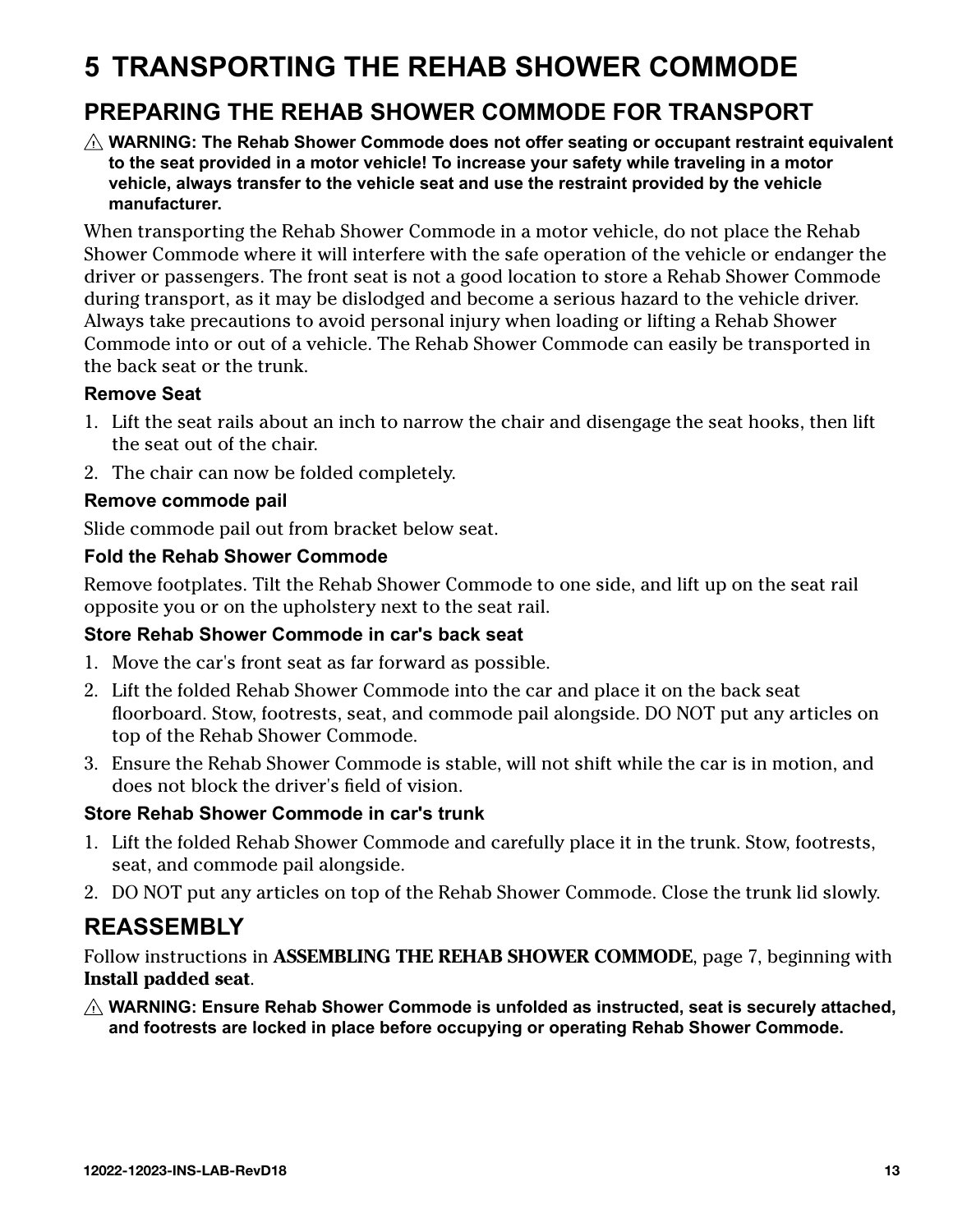## <span id="page-13-0"></span>**6 MAINTENANCE**

Protect your E&J Rehab Shower Commode by having it serviced regularly. Proper care and maintenance are essential to keep your Rehab Shower Commode in safe working condition. Periodic inspection, adjustment, and replacement of worn parts will provide many years of superb performance. When you believe that a component or part of your Rehab Shower Commode is not functioning properly, contact your GF authorized distributor immediately, as a potentially hazardous condition could result. Only excellent condition is acceptable where safety is concerned.

## **Service manual**

There is no service manual for the Rehab Shower Commode. Please contact your GF authorized distributor with service questions not answered by this manual.

*Info: We recommend that you have a GF authorized distributor perform a six month maintenance check, as the dealer may find and correct a problem which might otherwise go undetected and eventually cause more serious problems and/or personal injury.*

## **Do-it-yourself maintenance**

You can do many of the scheduled maintenance tasks yourself, if you have mechanical ability and a few basic tools. Refer to the maintenance schedule below for the recommended regularity of each procedure. If any maintenance procedure is not clear to you, ask your GF authorized distributor for assistance.

- **A** NOTICE: Improper maintenance can cause operating problems and may affect your warranty.
- **WARNING: Unauthorized modification or the use of non-Everest & Jennings replacement parts could change the structure of the Rehab Shower Commode, void the warranty, and create a hazardous condition resulting in serious personal injury.**

| <b>MAINTENANCE SCHEDULE</b>                  |                        |      |       |                     |  |  |  |  |  |  |
|----------------------------------------------|------------------------|------|-------|---------------------|--|--|--|--|--|--|
| <b>Procedure</b>                             | Perform at least every |      |       |                     |  |  |  |  |  |  |
|                                              | each use               | week | month | $3$ months 6 months |  |  |  |  |  |  |
| Clean commode pail                           | V                      |      |       |                     |  |  |  |  |  |  |
| Check / clean padded commode seat            |                        | V    |       |                     |  |  |  |  |  |  |
| Check tire wear                              |                        | V    |       |                     |  |  |  |  |  |  |
| Check handrims (24" rear wheels only)        |                        | V    |       |                     |  |  |  |  |  |  |
| Check wheel lock engagement                  |                        | V    |       |                     |  |  |  |  |  |  |
| Wipe off frame with soft cloth               |                        | V    |       |                     |  |  |  |  |  |  |
| Check handgrips                              |                        |      | ✓     |                     |  |  |  |  |  |  |
| Clean back upholstery / plastic components   |                        |      | ✔     |                     |  |  |  |  |  |  |
| Check back upholstery                        |                        |      | V     |                     |  |  |  |  |  |  |
| Check arms                                   |                        |      | ✔     |                     |  |  |  |  |  |  |
| Check backposts / push handles               |                        |      | ✓     |                     |  |  |  |  |  |  |
| <b>Check footrests</b>                       |                        |      | ✔     |                     |  |  |  |  |  |  |
| Clean frame with soap and water              |                        |      |       | ✔                   |  |  |  |  |  |  |
| Check caster stem rotation                   |                        |      |       |                     |  |  |  |  |  |  |
| GF distributor maintenance check             |                        |      |       |                     |  |  |  |  |  |  |
| Check caster/wheel bearings (GF distributor) |                        |      |       |                     |  |  |  |  |  |  |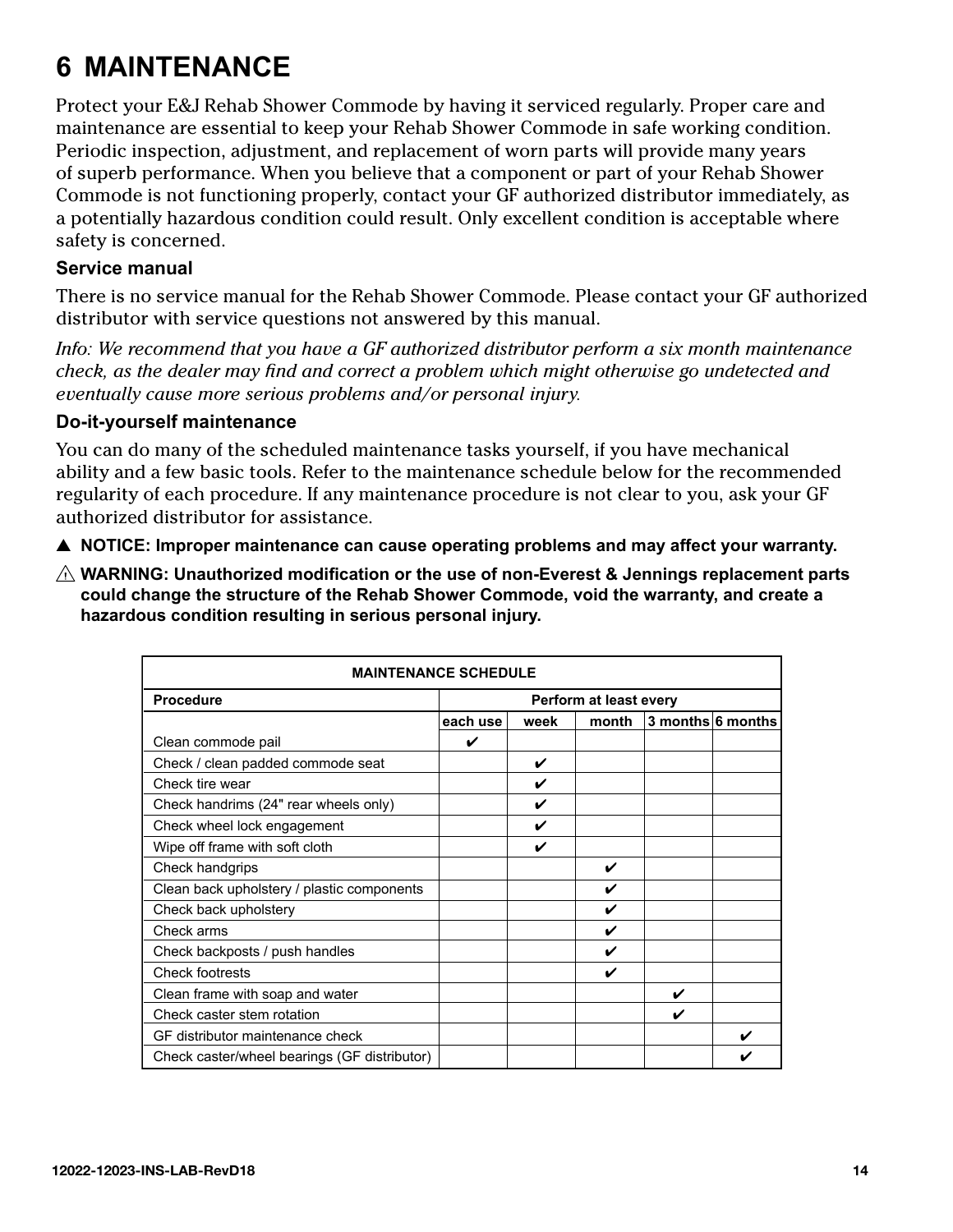## <span id="page-14-0"></span>**List of tools**

The tools and cleaning supplies listed will assist in the procedures outlined in this section.

*30 weight oil (available at most auto parts stores) Phillips screwdriver soft cloth mild soap and water solution*

## **General care**

Always evaluate the overall operation of your Rehab Shower Commode. It should function with ease and should travel straight without excessive drag or pull to one side.

Remember, your GF authorized distributor knows your Rehab Shower Commode best when it comes to service and repairs. Contact your distributor with any questions or concerns regarding the safe operation and maintenance of your Rehab Shower Commode. Regular maintenance is essential for your safety and continued operation of your Rehab Shower Commode.

## **Cleaning your Rehab Shower Commode**

▲ NOTICE: Never use abrasive cleaners or scouring pads on any part of the Rehab Shower **Commode.**

**Commode pail:** clean pail as soon as possible after use.

**△ NOTICE: Always clean Rehab Shower Commode pail as soon as possible after use. To contain odor until Rehab Shower Commode can be cleaned, replace commode lid on commode pail immediately after use.**

**Frame:** wipe off frame frequently, at least once a week, using a soft cloth. Dry the Rehab Shower Commode immediately if exposed to moisture. Clean the frame every three months with a mild soap and water solution. The frame does not need to be waxed. Do not use solvents, abrasive waxes, caustic chemicals or spray silicone.

**Padded commode seat:** clean padded commode seat at least once a week. Wash with soap and water or a mild household detergent and rinse with clear water. Ensure the padded commode seat is rinsed well before use.

**A** NOTICE: Do not submerge padded commode seat in water when cleaning, and keep water away **from air-bleed vent.**

**Back upholstery and plastic components:** clean back upholstery and plastic components at least once a month with a mild soap and water solution.

## **Check padded commode seat**

Check for secure fit of padded commode seat weekly. The padded commode seat's heavy-duty vinyl material will provide excellent service under normal conditions. However, care must be taken to avoid puncturing or cutting the vinyl. Check the padded commode seat weekly for signs of damage or cracking. If the seat is damaged, avoid further use for sanitary reasons. Contact your GF authorized distributor immediately.

### **Check caster / tire wear**

Examine rear tires and caster tires at least once a week for surface wear and cracks and replace them as needed. Always replace tires when they become loose on the rims or cracks appear.

## **Check handrims (24" rear wheels only)**

Check handrims at least once a week. Inspect each handrim for rough or sharp edges and, if any are found, replace handrims immediately. Ensure that all hardware is properly aligned and secure.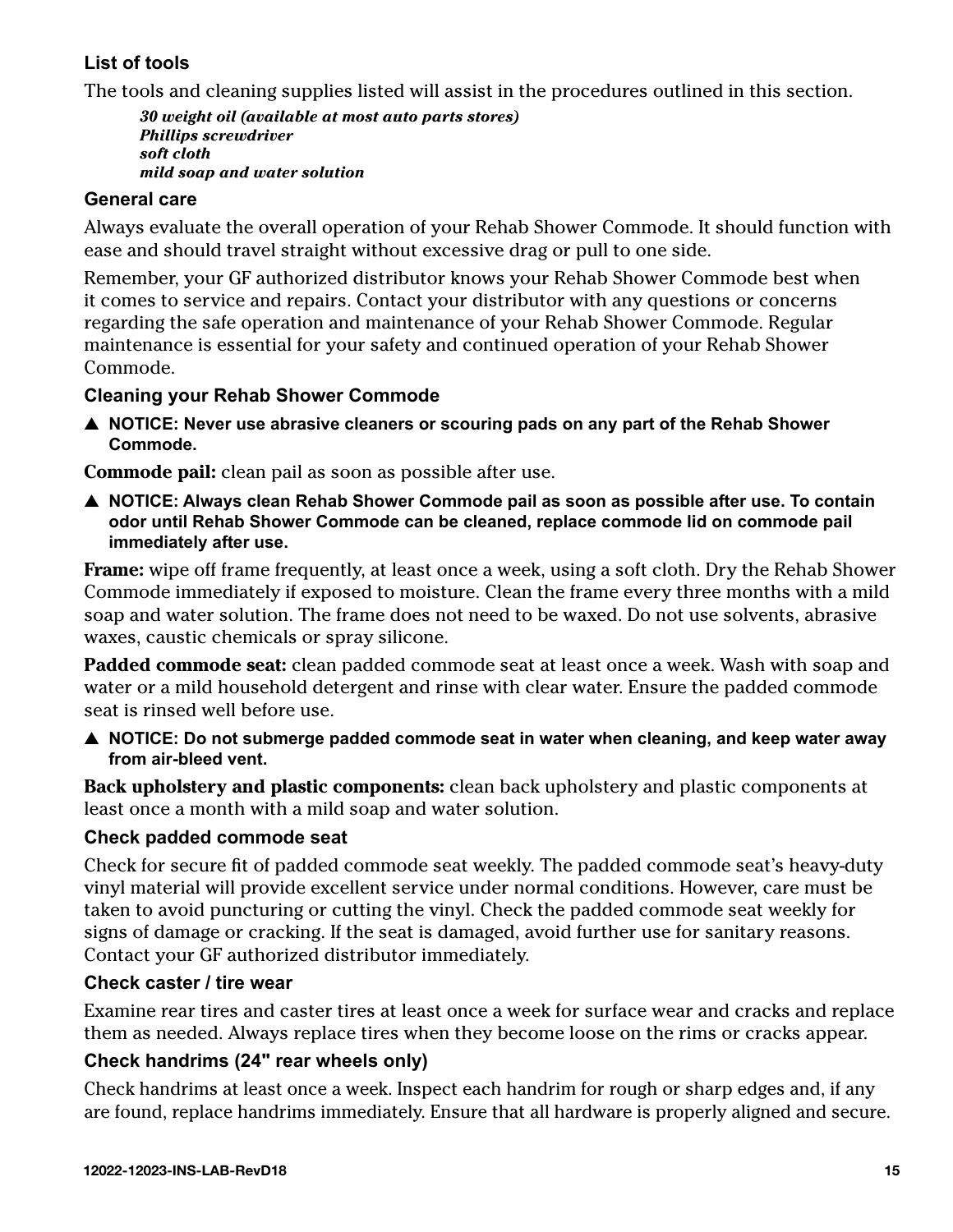## <span id="page-15-0"></span>**Check wheel lock engagement**

Check wheel lock engagement at least once a week. If a wheel lock is worn or damaged, have your GF authorized distributor replace it immediately. Inspect the hardware for looseness or signs of wear.

Ensure that the locking mechanism operates smoothly. The locking assembly should be tight enough so that the wheel can not rotate or the lock slip. Check that the locking shoe does not press against the tire when in the unlocked position. Excessive force should not be required to either engage or release wheel locks. Oil the wheel lock pivot points with one or two drops of 30 weight oil. Remove excess oil and dirt.

## **Check handgrips**

Check handgrips at least once a week. Ensure that they are not ripped. Ensure that they are tight and securely fastened.

## **Check back upholstery**

Check back upholstery at least once a month. Inspect for rips, tears and worn spots. Ensure all upholstery-attaching screws are present, properly aligned, and well-secured. Use a Phillips screwdriver to tighten mounting screws. Check attaching screws for sharp edges or stripped screws, and replace if found.

## **WARNING: Worn or torn back upholstery, or back upholstery with loose hardware, must be replaced immediately. It may not support body weight.**

## **Check arms**

Check arms at least once a month. Inspect for sharp edges or cracks which could weaken the arm, and replace if found. Use a Phillips screwdriver to tighten arm pad mounting screws. Check for burrs on the screw heads and replace if found. Ensure that screws do not extend into the padding.

## **Check backposts / push handles**

Check backposts at least once a month. Ensure all mounting hardware is securely fastened and backposts are not bent or damaged. Contact your dealer if you observe back play, cracking or peeling paint or plating.

## **Check footrests**

Check footrests at least once a month. Inspect the locking mechanisms to confirm sure fit. Check for cracks, burrs, or sharp edges, and replace if found. Ensure footrests will automatically lock securely in place and will not accidentally unlock.

### **Check front caster stems**

Check front caster stems for proper rotation at least every three months. Front caster forks must swivel freely to facilitate steering and handling. Adjusting the stem nut varies the amount of force required to turn the caster. If the nut is too loose, the caster will flutter or shimmy; if the nut is too tight, the Rehab Shower Commode will be difficult to steer. If the front caster stems requires adjustment, or any caster bearings require replacement, contact your GF authorized distributor. Ensure that stems are firmly attached to forks, and that forks and stems are not bent. Evaluate all threads, locking nuts and bearings.

### **Check caster/wheel bearings**

Have your GF authorized distributor check front and rear caster/wheel bearings at least every six months.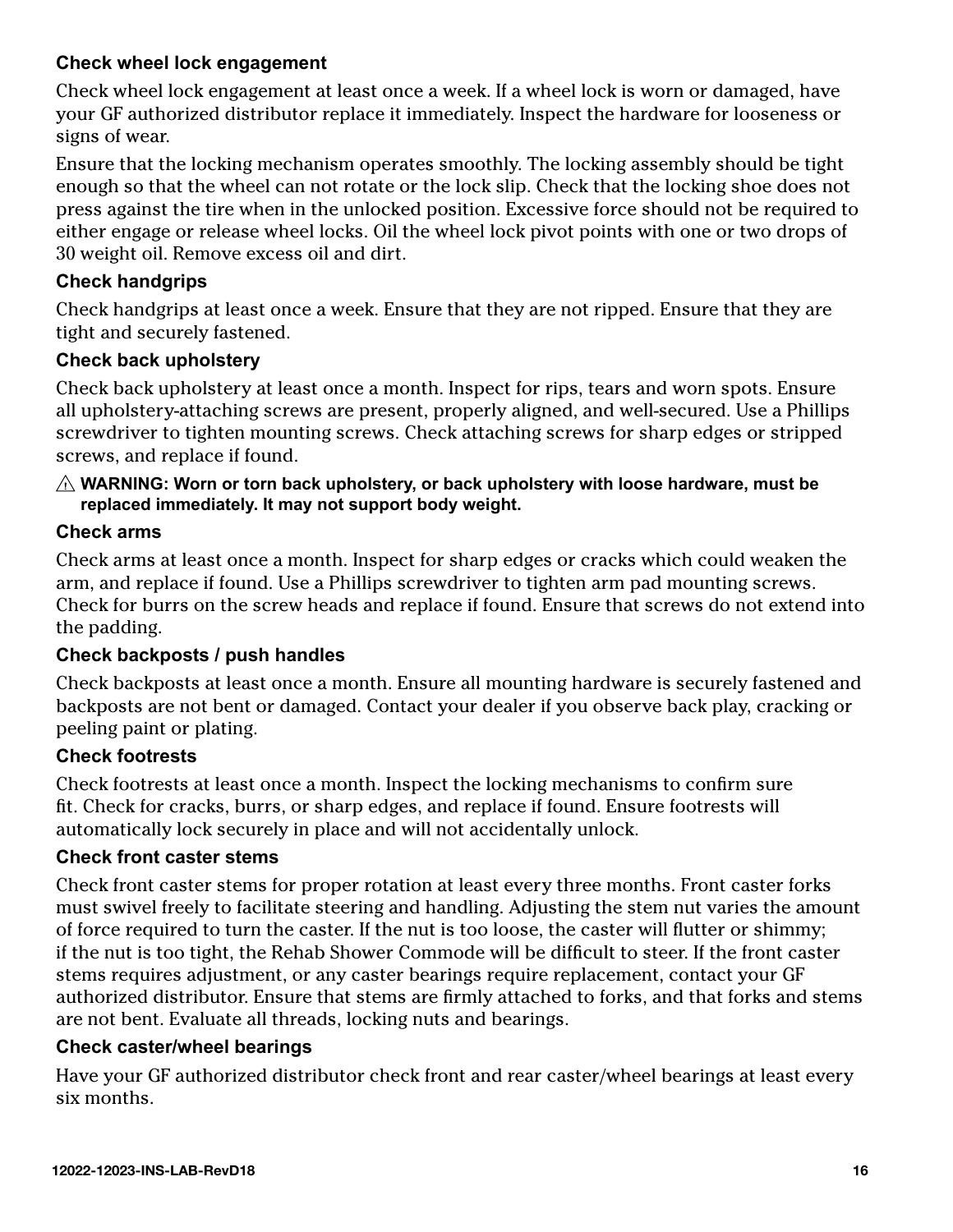# <span id="page-16-0"></span>**7 TROUBLESHOOTING**

Continual use of your Rehab Shower Commode necessitates maintenance, especially if the factory-set adjustments have been altered. The following troubleshooting guide lists several common problems that may occur, and offers corrective actions for each. If you are unsure of the solution or unable to diagnose the problem, do not hesitate to ask your GF authorized distributor for assistance.



*Info: Use only Everest & Jennings replacement parts. A Rehab Shower Commode replacement parts catalog is available at www.grahamfield.com to assist in the ordering of parts.*

- **CAUTION: A complete inspection of your Rehab Shower Commode, including maintenance, servicing and safety checks, should be performed by a GF authorized distributor at least once every six months.**
- **WARNING: Unauthorized modification or the use of non-Everest & Jennings replacement parts could change the structure of the Rehab Shower Commode, void the warranty, and create a hazardous condition, which could result in serious personal injury.**

## **8 SPECIFICATIONS**

*Info: All dimensions are given in inches unless otherwise specified.*

|                                                              | <b>Model</b>       |                    |                    |                    |                    |                    |                    |  |
|--------------------------------------------------------------|--------------------|--------------------|--------------------|--------------------|--------------------|--------------------|--------------------|--|
| <b>Description</b>                                           | 12022010           | 12022011           | 12022013           | 12022110           | 12022111           | 12023010           | 12023110           |  |
| <b>Seat Width</b>                                            | 17"                | 17"                | 17"                | 17"                | 17"                | 20"                | 20"                |  |
| <b>Seat Depth</b>                                            | 18"                | 18"                | 18"                | 18"                | 18"                | 19"                | 19"                |  |
| <b>Seat Height</b>                                           | 23"                | 23"                | 23"                | 23"                | 23"                | 23 $1/2"$          | $23 \frac{1}{2}$   |  |
| <b>Back Height</b>                                           | 14 1/4"            | 14 1/4"            | $14^{1/4"$         | $17^{1/4"$         | 171/4"             | 16"                | 19"                |  |
| <b>Overall Depth (includes)</b><br>front rigging)            | 41 $1/2"$          | 41 $1/2$ "         | 41 $1/2$ "         | 41 $1/2$ "         | 41 $1/2$ "         | 42 $3/4"$          | 423/4"             |  |
| <b>Overall Height</b>                                        | $37 \frac{1}{2}$ " | $37 \frac{1}{2}$ " | $37 \frac{1}{2}$   | 40 $1/2"$          | 40 $1/2$ "         | 40"                | 43"                |  |
| <b>Overall Width</b>                                         | 24 $1/2"$          | $24$ $1/2"$        | $24$ $1/2"$        | 24 $1/2"$          | 24 $1/2"$          | 28 1/4"            | 28 $1/4"$          |  |
| <b>Weight (without front</b><br>rigging)                     | 43 lb              | 44 lb              | 43 lb              | 36 lb              | 43 lb              | 48 lb              | 50 lb              |  |
| <b>Maximum Weight Capacity,</b><br><b>EVENLY DISTRIBUTED</b> | 250 lb<br>(113 kg) | 250 lb<br>(113 kg) | 250 lb<br>(113 kg) | 250 lb<br>(113 kg) | 250 lb<br>(113 kg) | 300 lb<br>(136 kg) | 300 lb<br>(136 kg) |  |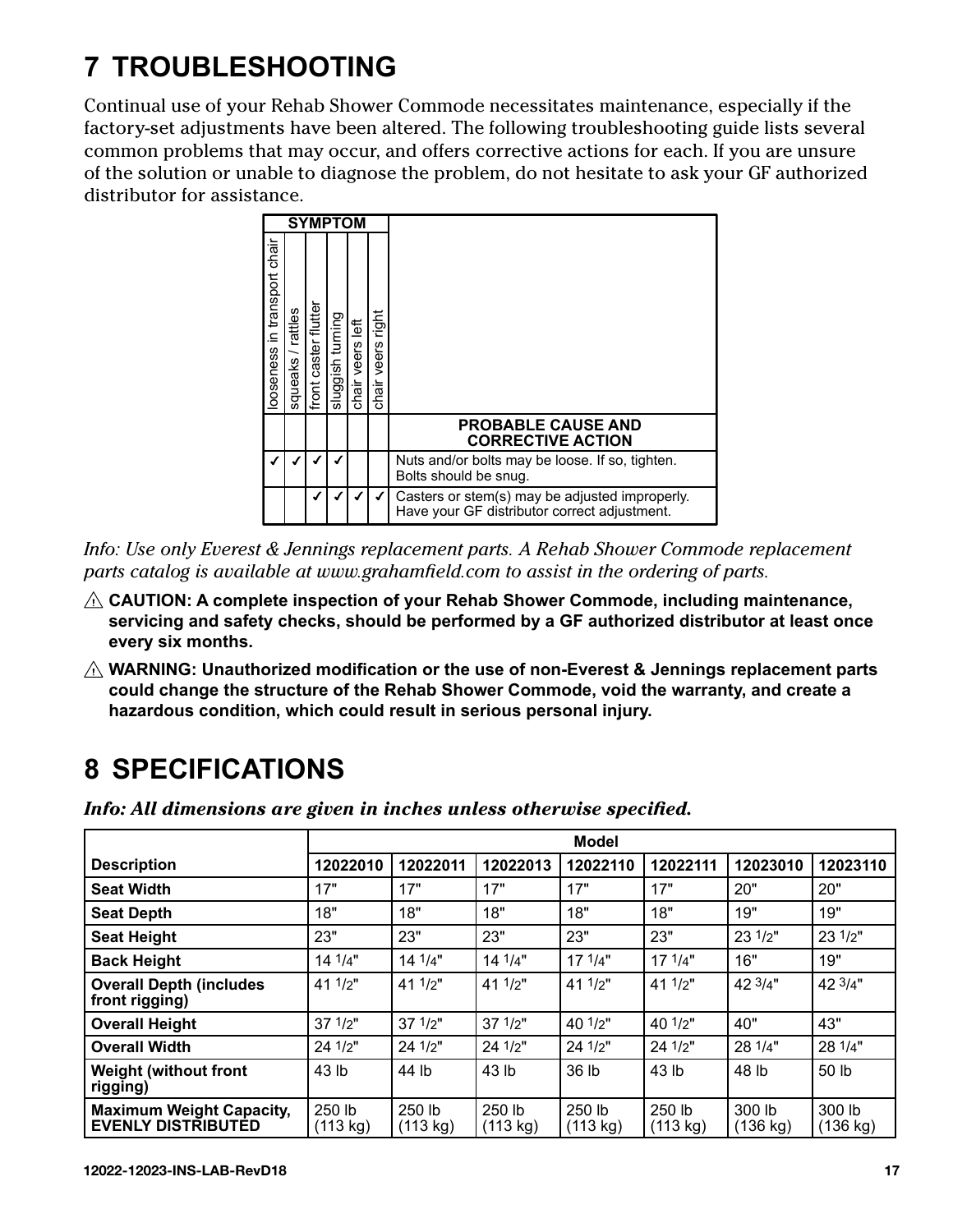# <span id="page-17-0"></span>**9 LIMITED WARRANTY**

#### **SCOPE OF WARRANTY**

GF Health Products, Inc. ("GF") warrants to the Original Purchaser only that it will replace or repair components, at GF's sole discretion, that are defective in material or workmanship under normal use and service. All warranties are conditioned upon the proper use of the products strictly in accordance with good commercial practice and applicable GF instructions and manuals, including proper use and maintenance. To the extent that a component is warranted by a third party, GF conveys all of its rights under that warranty to the original purchaser, to the extent permitted. Original Purchaser is one who purchases this product new and unused from GF or a GF Distributor.

This limited warranty shall only apply to defects that are reported within the applicable warranty period and which, upon examination by GF or its authorized representative, prove to be a warranty item. This limited warranty is not transferable.

The warranted components and time period are set forth below:

Sideframes and crossbraces . . two years

Wheels, handrims, front rigging, forks, upholstered components, plastic parts,

painted surfaces, rubber parts, bearings, and any other components not listed above  $\dots \dots$  six months

The applicable warranty period shall commence from date of shipment to the Original Purchaser, unless there is an expiration date on the component in which case the warranty shall expire on the earlier of warranty period or the expiration date.

#### **OBTAINING WARRANTY SERVICE**

This limited warranty shall only apply to defects that are reported to the Distributor from whom the Customer purchased the product within the applicable warranty period. If there is not a Distributor, you must contact GF directly by calling 1.770.368.4700, sending a fax request to 1.770.368.2386, or by e-mailing a request to cs@grahamfield.com. Specific directions will be provided by the Customer Service Representative. Failure to abide by the specific directions will result in denial of the warranty claim.

#### **EXCLUSIONS**

The warranty does not cover and GF shall not be liable for the following:

- 1) Defects, damage, or other conditions caused, in whole or in part, by misuse, abuse, negligence, alteration, accident, freight damage, tampering or failure to seek and obtain repair or replacement in a timely manner;
- 2) Products which are not installed, used, or properly cleaned and maintained as required in the official manual for the applicable product;
- 3) Products considered to be of a non-durable nature including, but not limited to: casters, filters, fuses, gaskets, lubricants, and charts;
- 4) Accessories or parts not provided by GF;
- 5) Charges by anyone for adjustments, repairs, replacement parts, installation or other work performed upon or in connection with such products which are not expressly authorized in writing, in advance, by GF;
- 6) Any labor or shipping charges incurred in the replacement part installation or repair;
- 7) Costs and expenses of regular maintenance and cleaning; and
- 8) Representations and warranties made by any person or entity other than GF.

#### **ENTIRE WARRANTY, EXCLUSIVE REMEDY AND CONSEQUENTIAL DAMAGES DISCLAIMER**

THIS WARRANTY IS GF'S ONLY WARRANTY AND IS IN LIEU OF ALL OTHER WARRANTIES, EXPRESS OR IMPLIED. GF MAKES NO IMPLIED WARRANTIES OF ANY KIND INCLUDING ANY IMPLIED WARRANTIES OF MERCHANTABILITY OR FITNESS FOR A PARTICULAR PURPOSE.

IF ANY MODEL OR SAMPLE WAS SHOWN TO THE CUSTOMER, SUCH MODEL OR SAMPLE WAS USED MERELY TO ILLUSTRATE THE GENERAL TYPE AND QUALITY OF THE PRODUCT AND NOT TO REPRESENT THAT THE PRODUCT WOULD NECESSARILY CONFORM TO THE MODEL OR SAMPLE IN ALL RESPECTS.

THIS WARRANTY IS LIMITED TO THE REPAIR OR REPLACEMENT OF THE DEFECTIVE PARTS. GF SHALL NOT BE LIABLE FOR AND HEREBY DISCLAIMS ANY DIRECT, SPECIAL, INDIRECT, INCIDENTAL, EXEMPLARY OR CONSEQUENTIAL DAMAGES, INCLUDING, BUT NOT LIMITED TO: DAMAGES FOR LOSS OF PROFITS OR INCOME, LOSS OF USE, DOWNTIME, COVER, OR EMPLOYEE OR INDEPENDENT CONTRACTOR WAGES, PAYMENTS AND BENEFITS.

The warranties contained herein contain all the representations and warranties with respect to the subject matter of this document, and supersede all prior negotiations, agreements and understandings with respect thereto. The recipient of this document hereby acknowledges and represents that it has not relied on any representation, assertion, guarantee, warranty, collateral contract or other assurance, except those set out in this document. Some states do not allow the exclusion of certain remedies; in those instances that state's law will control. This warranty gives you specific legal rights, and you may also have other rights which vary from state to state.

For additional information on this product or this warranty, please contact a GF Customer Service Representative. **NOTES:**

- 1) Additional terms and conditions may apply.
- 2) Freight claims must be notated on the appropriate shipping documents and must be made with immediacy. International, federal and state regulations govern specific requirements for freight claims. Failure to abide by those regulations may result in a denial of the freight claim. GF will assist you in filing the freight claim.
- Claims for any short shipment must be made within three  $(3)$  days of the invoice date.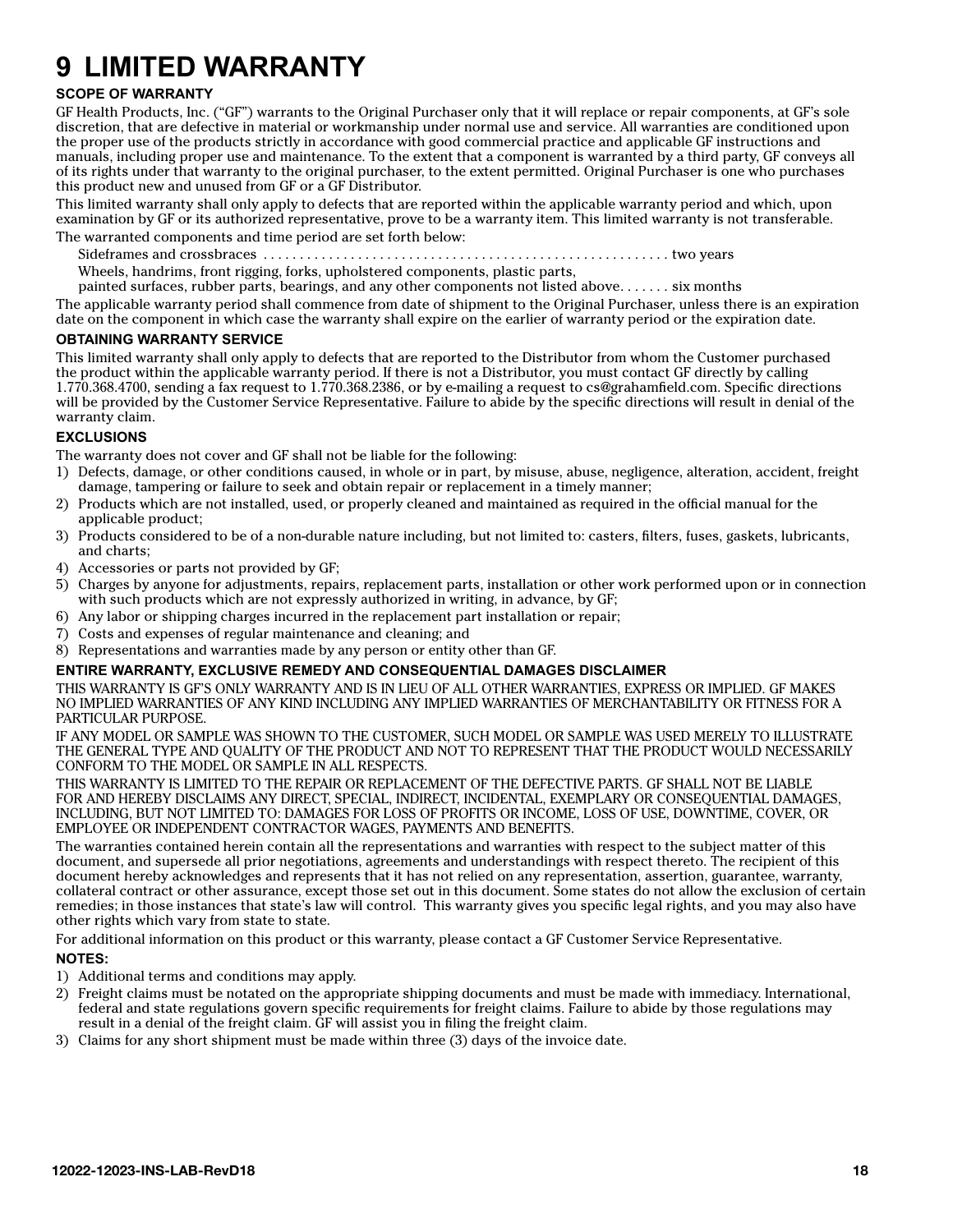## <span id="page-18-0"></span>**9 INDEX**

## **A**

Adiustments [12](#page-11-0) Arms, detachable, remove and install [8](#page-7-0) Assembly [6](#page-5-0)

## **B**

Backposts, check [16](#page-15-0) Back / upholstery assembly, install [6](#page-5-0) Back upholstery, cleaning [15](#page-14-0) Balance [9](#page-8-0)

## **C**

Caster adjustment [12](#page-11-0) Caster stems, front, check [16](#page-15-0) Cleaning your Rehab Shower Commode [15](#page-14-0) Commode pail, cleaning [15](#page-14-0) Commode pail, install [7](#page-6-0) Commode seat, padded, check [15](#page-14-0) Crossbraces, tighten [12](#page-11-0)

## **F**

Footplate extension length, adjust [12](#page-11-0) Footrests, check [16](#page-15-0) Footrests, detachable, remove and install [8](#page-7-0) Frame, cleaning [15](#page-14-0)

## **G**

General care of Rehab Shower Commode [15](#page-14-0) Getting started [6](#page-5-0)

## **H**

Handgrips, check [16](#page-15-0) Handling tips [9](#page-8-0) Handling tips, to attendant [9](#page-8-0) Handrims, check [15](#page-14-0)

## **I**

Illustration [6](#page-5-0) Info statement, significance [3](#page-2-0) Intended use [3](#page-2-0) Introduction [3](#page-2-0)

### **L**

Limited warranty [18](#page-17-0)

## **M**

Maintenance [14](#page-13-0)

### **N**

NOTICE statement, significance [3](#page-2-0)

### **O**

Operation [6](#page-5-0)

### **P**

Padded commode seat, cleaning [15](#page-14-0) Padded seat, install [7](#page-6-0) Plastic components, cleaning [15](#page-14-0)

## **R**

Ramps and Inclines [10](#page-9-0) Reassembly after transporting [13](#page-12-0)

## **S**

Safety precautions [4](#page-3-0) Safety statements, significance [3](#page-2-0) Seat hooks, install [7](#page-6-0)

## **T**

Threshold ascent facing backward (for attendant) [11](#page-10-0) Threshold ascent facing forward (for attendant) [11](#page-10-0) Threshold descent (for attendant) [11](#page-10-0) Thresholds and steps, negotiating [10](#page-9-0) Tilting (for attendant) [10](#page-9-0) Tires, check [15](#page-14-0) Transfer activities [9](#page-8-0) Transporting the Rehab Shower Commode [13](#page-12-0) Troubleshooting [17](#page-16-0)

## **U**

Upholstery, check [16](#page-15-0)

## **W**

Warnings [4](#page-3-0) WARNING statement, significance [3](#page-2-0) Warranty, limited [18](#page-17-0) Weight capacity, maximum [4](#page-3-0) Wheel bearings, check [16](#page-15-0) Wheel lock engagement, check [16](#page-15-0) Wheel locks, adjust [12](#page-11-0) Wheel locks, operate [8](#page-7-0)